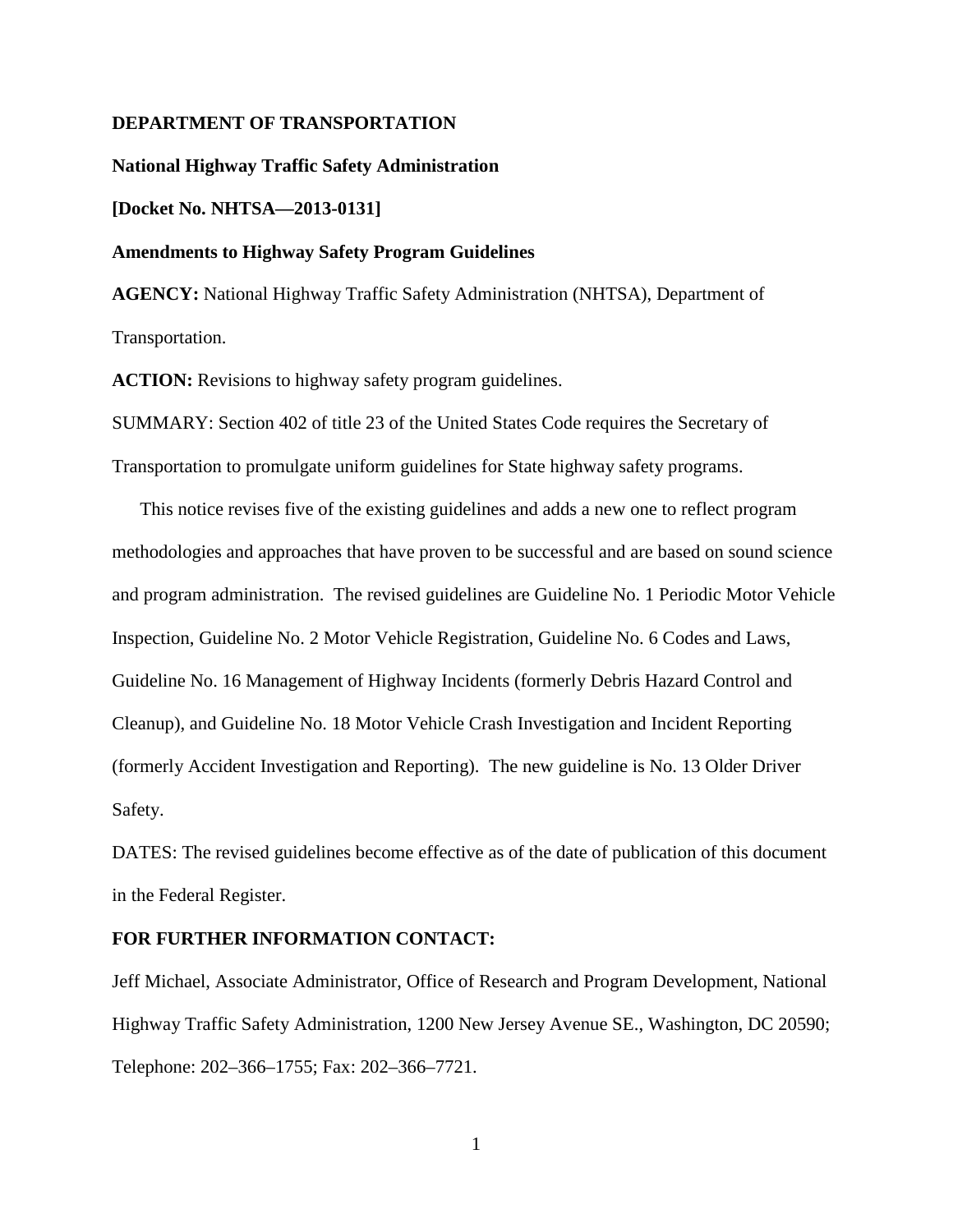## **SUPPLEMENTARY INFORMATION:**

#### **I. Background**

Section 402 of title 23 of the United States Code requires the Secretary of Transportation to promulgate uniform guidelines for State highway safety programs. As the highway safety environment changes, it is necessary for NHTSA to update the guidelines to provide current information on effective program content for States to use in developing and assessing their traffic safety programs. In a Notice published in the Federal Register on June 20, 2012 (77 FR 119), the agency requested comments on the proposed revisions to the following guidelines: Guideline No. 1 Periodic Motor Vehicle Inspection, Guideline No. 2 Motor Vehicle Registration, Guideline No. 6 Codes and Laws, Guideline No. 16 Management of Highway Incidents (formerly Debris Hazard Control and Cleanup), and Guideline No. 18 Motor Vehicle Crash Investigation and Incident Reporting (formerly Accident Investigation and Reporting). A new guideline, No. 13 Older Driver Safety, was also developed to help States develop plans to address the particular needs of older drivers and address the emerging challenges from the increasing population of older drivers in their States. Because of the unique issues related to older driver safety, this guideline also includes recommendations related to Medical Providers and Social Services Providers. Overall, these revisions and additions will provide up-to-date and current guidance to States. NHTSA will update the guidelines periodically to address new issues and to emphasize program methodology and approaches that have proven to be effective in these program areas.

Each of the revised guidelines reflects the best available science and the real-world experience of NHTSA and the States in developing and managing traffic safety program content. The guidelines offer direction to States in formulating their highway safety plans for highway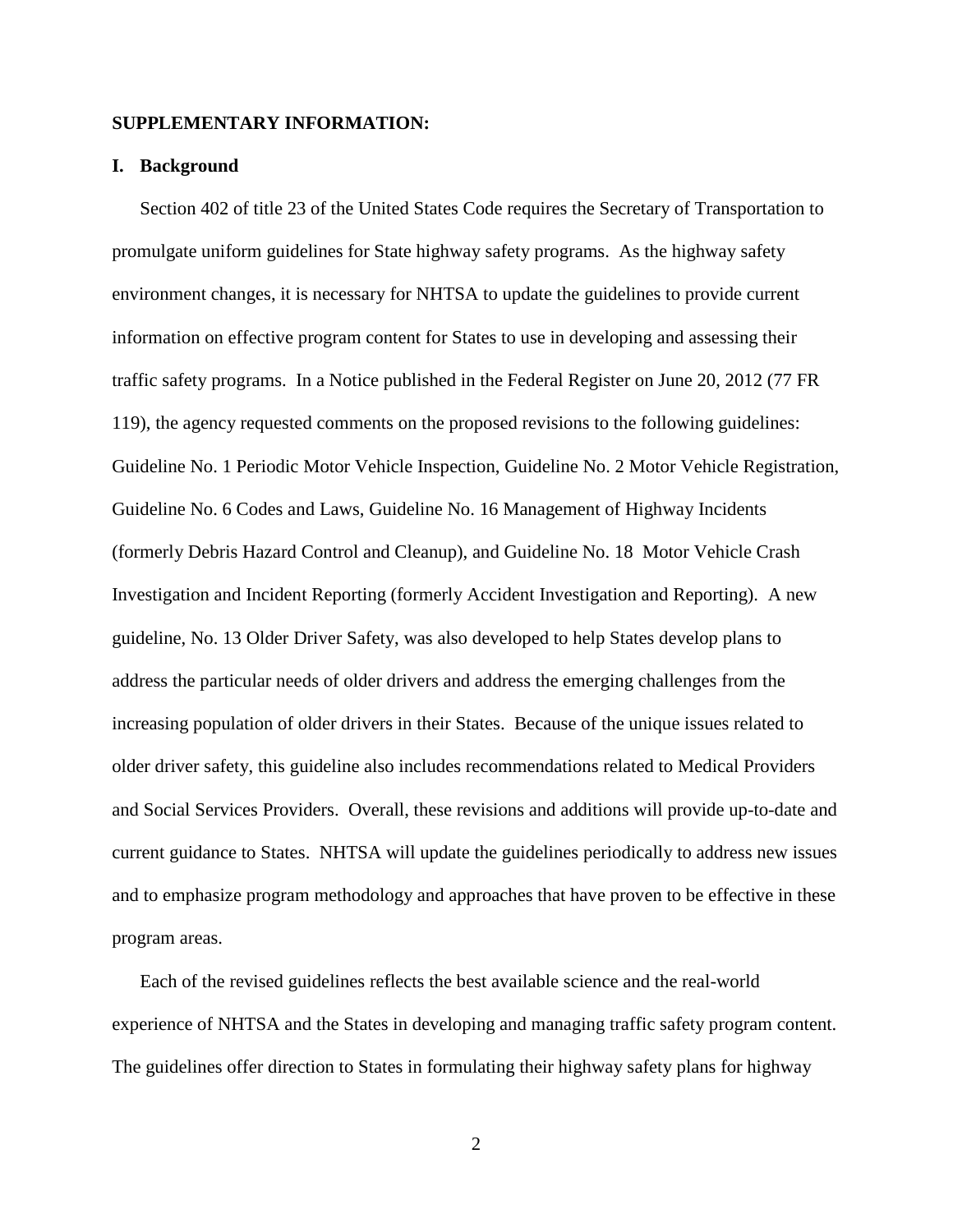safety efforts supported with Section 402 grant funds as well as safety activities funded from other sources. The guidelines provide a framework for developing a balanced highway safety program and serve as a tool with which States can assess the effectiveness of their own programs. NHTSA encourages States to use these guidelines and build upon them to optimize the effectiveness of highway safety programs conducted at the State and local levels.

These guidelines emphasize areas of nationwide concern and highlight effective countermeasures. As each guideline is updated or created, it will include a date representing the date of its revision or development. All the highway safety guidelines are available on the NHTSA Web site at [http://www.nhtsa.gov/nhtsa/whatsup/tea21/tea21programs/pages/.](http://www.nhtsa.gov/nhtsa/whatsup/tea21/tea21programs/pages/)

Further, the intended use of these guidelines is identical to the existing guidelines—to provide broad guidance to the States on best practices in each highway safety program area. Countermeasures are more thoroughly discussed in the National Cooperative Highway Research Program (NCHRP) series 500 guidance documents and in the NHTSA publication *Countermeasures that Work*; these tools provide detail to fill in the framework. All of these documents, along with additional behavioral research conducted by non- Federal sources, add to the robustness of available highway safety literature. NHTSA recognizes that individual State needs and programs differ and acknowledges that the weight placed on certain guidelines or individual recommendations in the guidelines may vary from State to State.

#### **II. Comments**

The agency received comments in response to the notice from Advocates for Highway & Auto Safety (Advocates), the American Automobile Association (AAA), American Traffic Safety Services Association (ATSSA), Automotive Aftermarket Industry Association (AAIA), Automotive Education & Policy Institute (AEPI), California Chiefs of Police Traffic Safety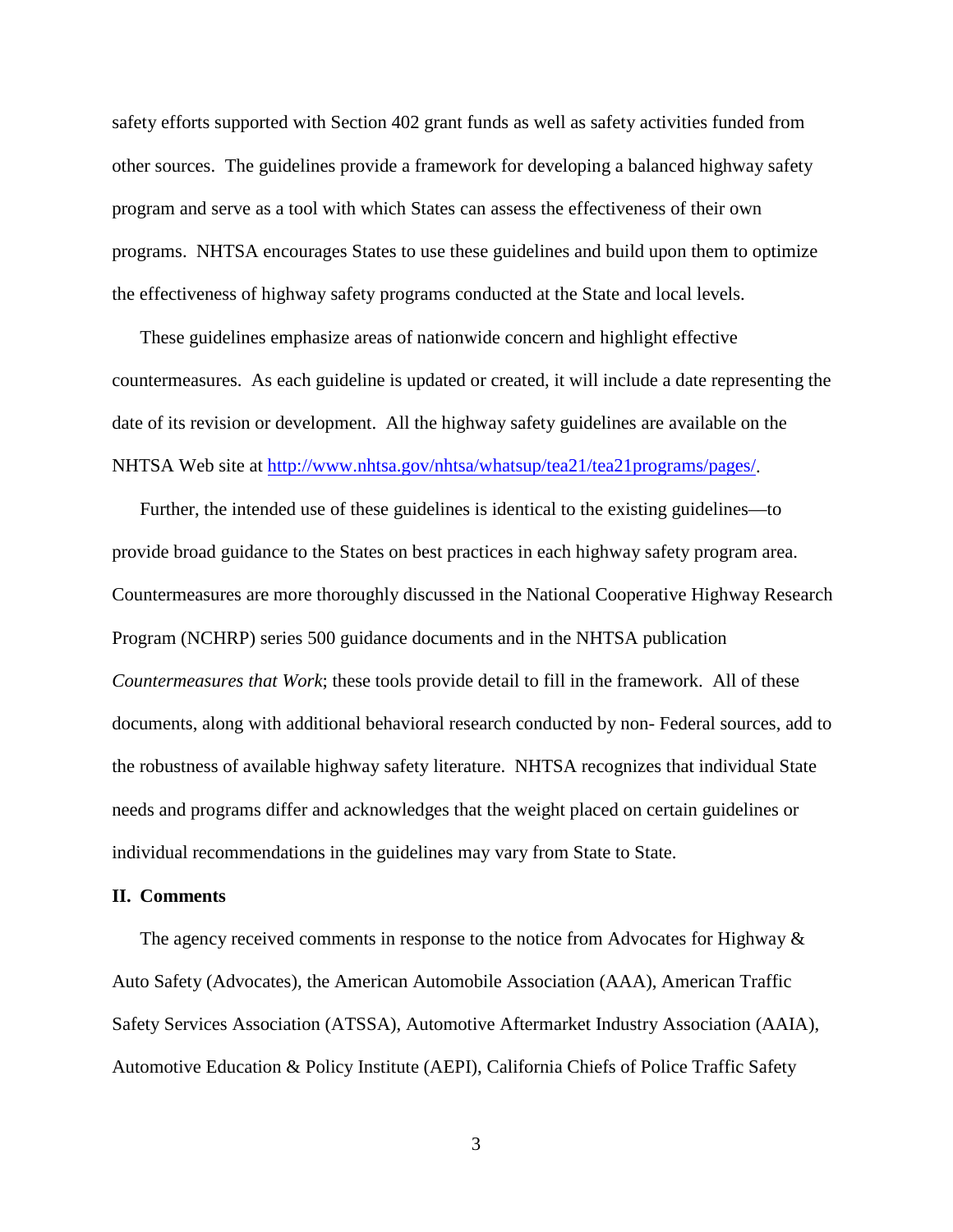Committee (CPCA), California Highway Patrol (CHP), Commercial Vehicle Safety Alliance (CVSA), the Governors Highway Safety Association (GHSA), Pat Hoag of R&R Trucking, Motor & Equipment Manufacturers Association (MEMA), Montana Department of Transportation (MDT), National Automobile Dealers Association (NADA), Michael Paris of the NY State Office for the Aging (NYSOA), National Transportation Safety Board (NTSB), Rubber Manufacturers Association/Tire Industry Association (RMA/TIA), Carl Soderstrom of the Maryland Motor Vehicle Administration (MD MVA), James Stowe, and the University of North Carolina Highway Safety Research Center (UNC).

The majority of guideline-specific comments received focused on Guidelines No. 1 Periodic Motor Vehicle Inspection and No. 13 Older Driver Safety. The agency also received three comments related to Guideline No. 2 Motor Vehicle Registration, two comments related to Guideline No. 6 Codes and Laws, three comments related to Guideline No. 16 Management of Highway Incidents (formerly Debris Hazard Control and Cleanup), and four comments related to Guideline No. 18 Motor Vehicle Crash Investigation and Incident Reporting (formerly Accident Investigation and Reporting).

# *A. Comments in General*

A number of commenters had suggestions for improving the guidelines while a few expressed concern for some of the revisions that were made. GHSA commended the agency for its efforts to update several guidelines and develop the new Older Driver Safety Guideline. However GHSA also suggested that NHTSA should work with Congressional authorizing committees to revise the language on the national guidelines in future authorizations to eliminate guidelines in areas which no longer receive funds through the Section 402 grant program. That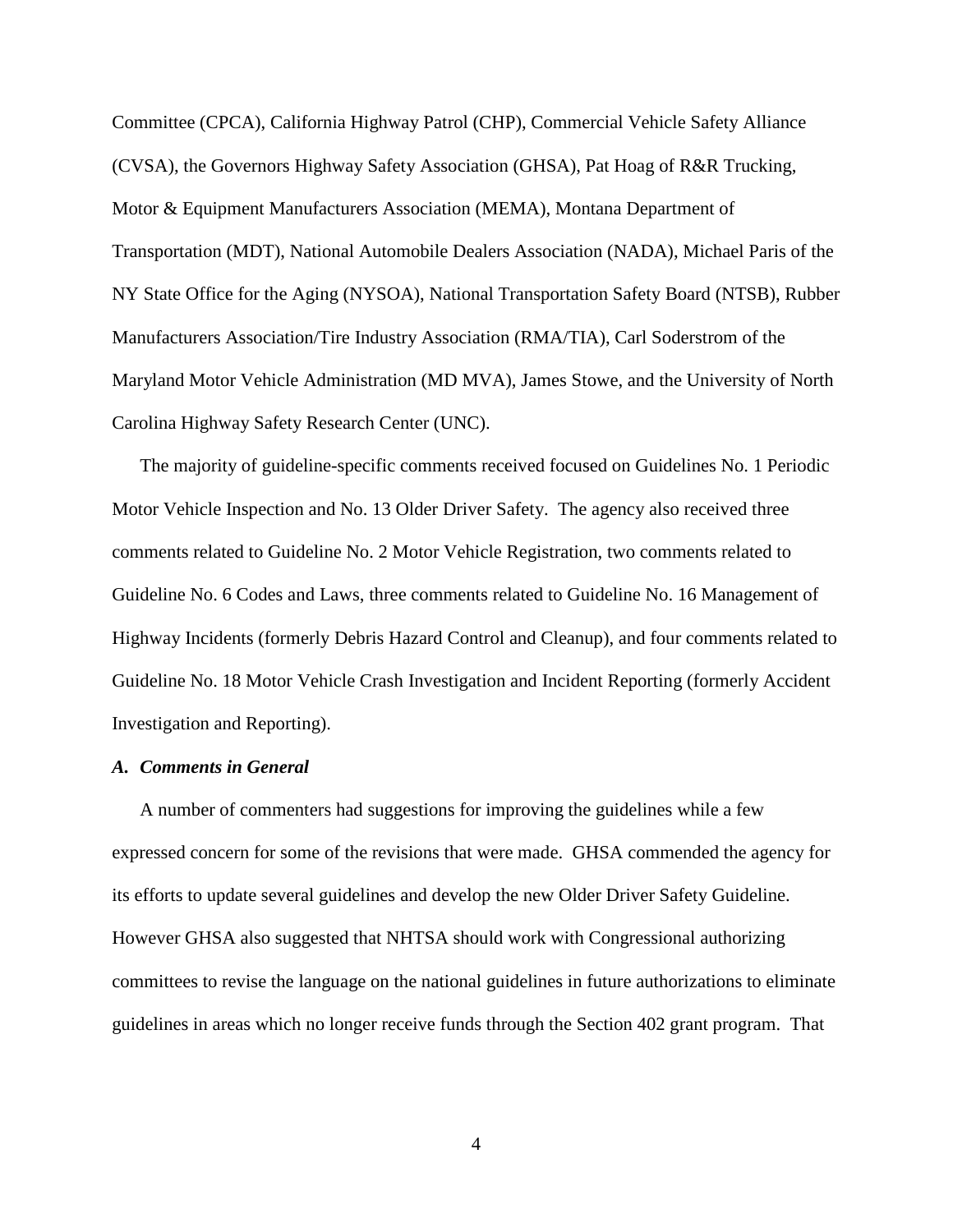comment goes beyond the scope of this Federal Register Notice, and did not impact these guidelines.

The agency also received a number of other comments outside the scope of the proposed revisions to the highway safety program guidelines. Some of these comments related to topics that go beyond NHTSA's jurisdiction, such as regulating vehicle repair and automotive technicians. Some comments related to other NHTSA safety programs, but that were not directly addressed in the original Federal Register Notice. Because these comments do not fall within the subject area of the revised guidelines, the agency has not addressed them in this action. Additional comments related to particular highway safety program guidelines are discussed below in II (B) under the appropriate heading.

#### **B.** *Comments Regarding Guideline No. 1 – Periodic Motor Vehicle Inspection (PMVI)*

A number of commenters, including Advocates, AAIA, MEMA, and RMA/TIA believe PMVI should be performed annually and disagree with NHTSA's recommendation for *periodic* inspection. They expressed concern that the revised language could impact the effectiveness of the guideline if States moved from a required annual inspection to longer intervals between inspections. NHTSA disagrees and believes each State should determine the optimal time between inspections based on evidence of the effectiveness of that State's particular program. Nothing in the revised guideline would prevent a State from maintaining an annual inspection process. NHTSA believes the research on the general effectiveness of PMVI is inconclusive, and does not warrant a more prescriptive approach. Advocates and MEMA cited a 2009 Pennsylvania Department of Transportation report and a Missouri State study that found that PMVI programs can provide a safety benefit. But a major study from Norway (Fosser 1992) found no benefit. This study involved 204,000 vehicles that were randomly assigned to three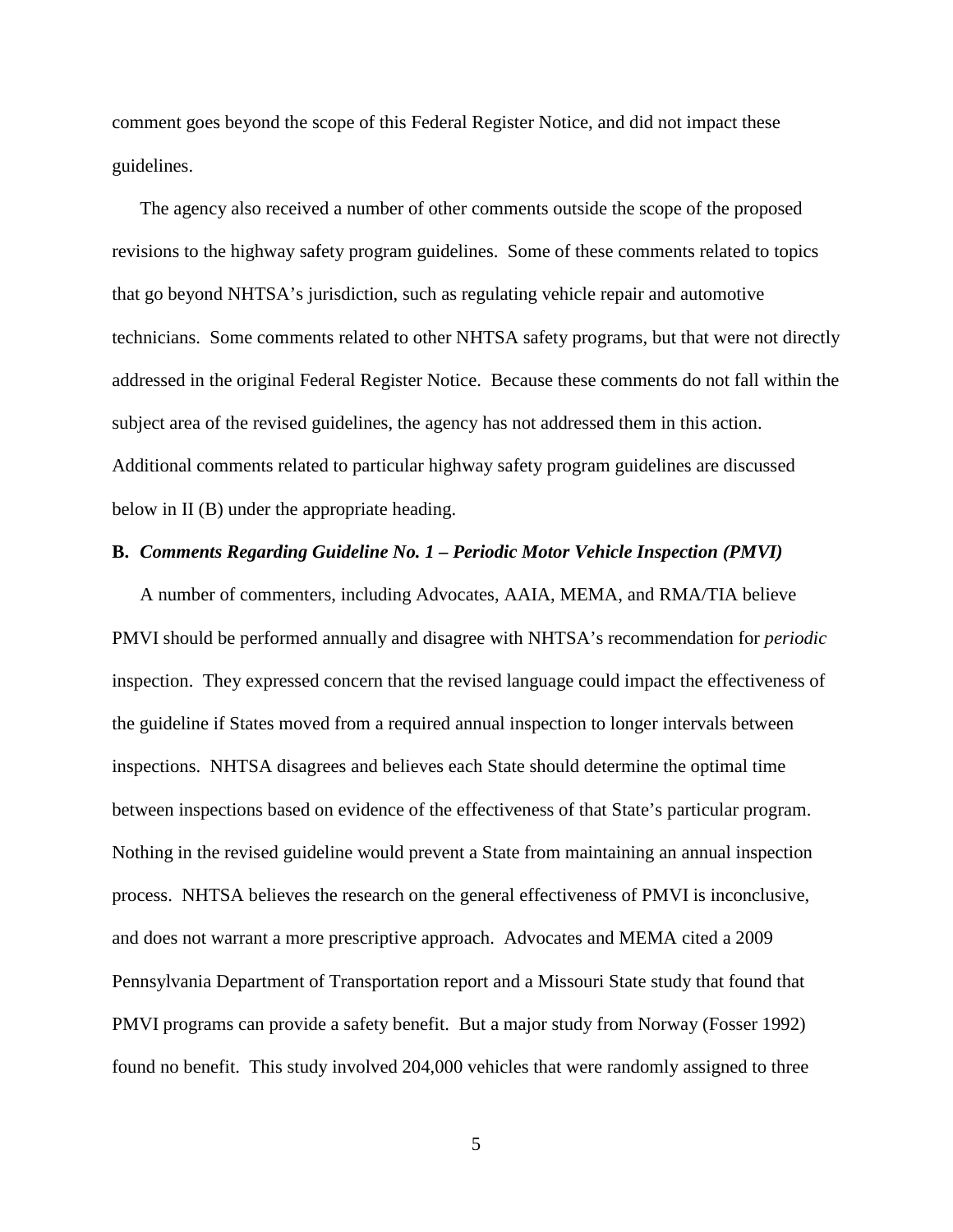different experimental conditions: 46,000 cars were inspected annually during a period of three years; 46,000 cars were inspected once during three years; and 112,000 cars were not inspected at all. The number of crashes was recorded for all vehicles over a period of four years. There was no discernible difference in crash outcomes between the groups, however the report did find that the technical condition of inspected vehicles (i.e., head lights, tail lights, tires) improved compared to those not inspected. A recent follow-up study in Norway (Christensen 2007) confirmed these results: inspections are effective in improving the technical or physical condition of vehicles, but found no evidence that periodic inspections had a measurable effect on reducing crash rates. Given these significant differences between various studies, there is not enough evidence at this time to make a more definitive assessment on the effectiveness of PMVI in reducing crashes.

There is also no consensus on how often PMVI should be performed to be the most beneficial and cost effective. Many other countries allow periods longer than one year between required inspections yet do not seem to suffer any negative safety effects. For example, in the European Union, many countries follow a " $4 - 2 - 2$ " standard (96/96/ EC Directive on Roadworthiness and Inspections). According to this schedule, all passenger vehicles are required to be inspected every second year, starting the fourth year after the car was first registered. A few European countries require more frequent inspections for passenger vehicles, such as every two to three years. Some countries also add additional requirements for older vehicles, such as annual inspections for vehicles over 8 years old.

It's also important to point out that there can be different schedules for different types of vehicles. While passenger vehicles may not be required to have annual inspections, States may require other vehicles, such as large trucks, buses or other commercial vehicles, to have one.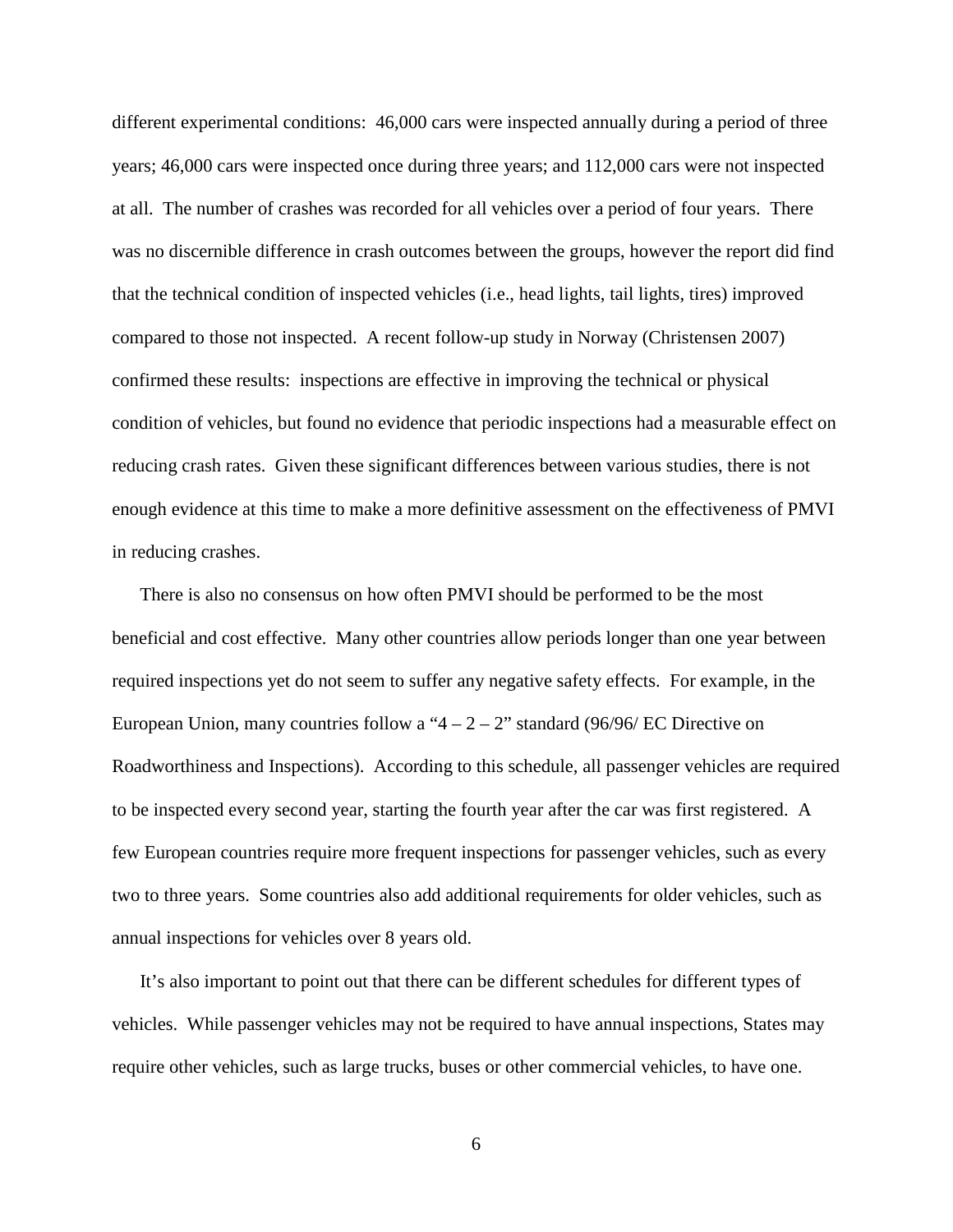In addition to the age of the vehicle as a relevant factor of vehicle inspection, another issue that comes up frequently in the research as an issue on PMVI is tire maintenance. In a NHTSA study published in 2008, tire/wheel failure was found to be the leading factor where the critical reason for the crash was attributed to the vehicle (Motor Vehicle Crash Causation Study 2008). Tire/wheel deficiency was cited in 4.9% of these crashes. The next most common vehiclerelated factor was braking systems at 0.6% of crashes. Maintaining proper tire pressure and adequate braking capability are important parts of keeping vehicles safe. As a result of tirerelated safety concerns, NHTSA established two new Federal Motor Vehicle Safety Standards: FMVSS No. 138 requires a tire pressure monitoring system (TPMS) on all new light vehicles and FMVSS No. 139 updated the performance requirements for passenger car and light-truck radial tires. Both of these rules became effective on September 1, 2007. The effects of these rules are expected to continue to increase with time as market penetration increases. They also reduce any potential benefit of a PMVI assessment of tires. Moreover, NHTSA recommends that vehicle owners should inspect their tires on a monthly basis for wear and tear as well as underinflation, rather than rely on a PMVI check-up once every year or two.

Advocates, AEPI, MEMA and NADA expressed concern with a best practices model for implementing PMVI programs, and about the need for updating 49 CFR 570, which establish criteria for the inspection of motor vehicles by State inspection systems. NHTSA agrees with these comments, and is currently in process of updating 49 CFR 570. The agency expects to have the update completed in 2013.

AEPI also expressed concern over the influence that auto insurance companies may have in regard to the selection of parts and methods used in the repair of motor vehicles. Using "remanufactured aluminum alloy wheels," as an example, AEIP noted that decisions on the type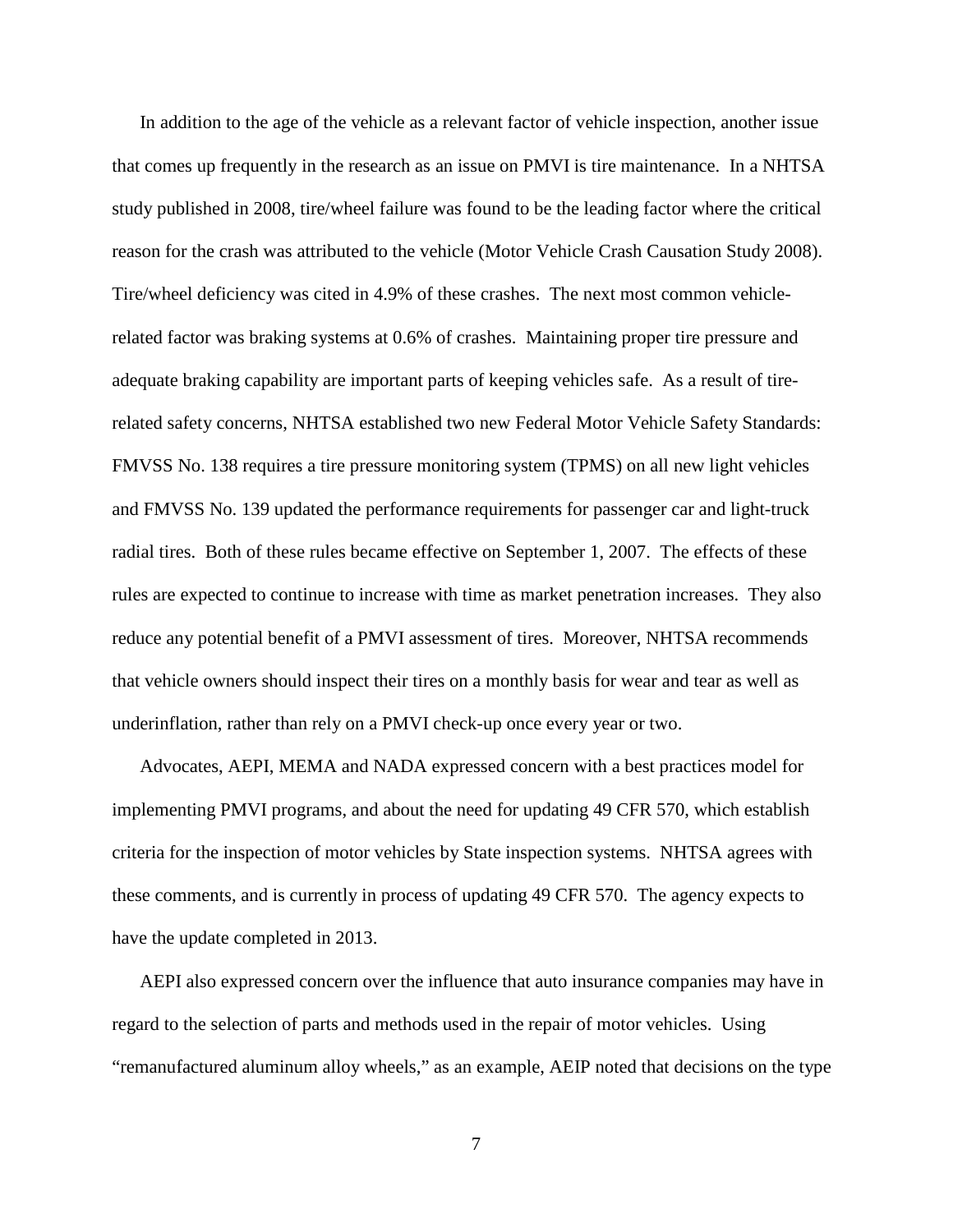of equipment used in repairs as well as the installation process may not meet the original vehicle specifications, and could lead to additional safety risks. This comment falls outside the scope of NHTSA's PMVI guideline. State-level agencies that have oversight over consumer product safety may be better able to address this issue.

Advocates also noted that the recently enacted Moving Ahead for Progress in the 21st Century (MAP-21) highway transportation authorization included a provision regarding greater oversight for State annual inspection programs for commercial motor vehicles, and that NHTSA should make similar efforts to encourage States in the area of periodic safety inspections for registered vehicles. The MAP-21 provision requires that, "Not later than 3 years after the date of enactment of this Act, the Secretary of Transportation shall complete a rulemaking proceeding to consider requiring States to establish a program for annual inspections of commercial motor vehicles." The Federal Motor Carrier Safety Administration (FMCSA), an agency of the U.S. DOT, will issue a rulemaking notice on this topic within the required time frame. Inspection programs for commercial vehicles play an important role in keeping these vehicles safe on the road. But not all safety regulations that apply to commercial motor vehicles have the same potential safety benefit for passenger vehicles due to differences in vehicle design and how they are utilized. For example, inspections for commercial vehicles also include checking commercial driver licensing and hours of service records. Thus, these differences between commercial vehicles, such as motorcoaches, and passenger vehicles are significant enough to merit independent assessments of the costs and benefits of inspection programs.

CVSA recognized that PMVI programs focus mainly on light duty passenger vehicles, although the guideline specifically applies to "all registered vehicles." Their recommendation is to include all medium- and heavy-duty motor vehicles (including commercial and non-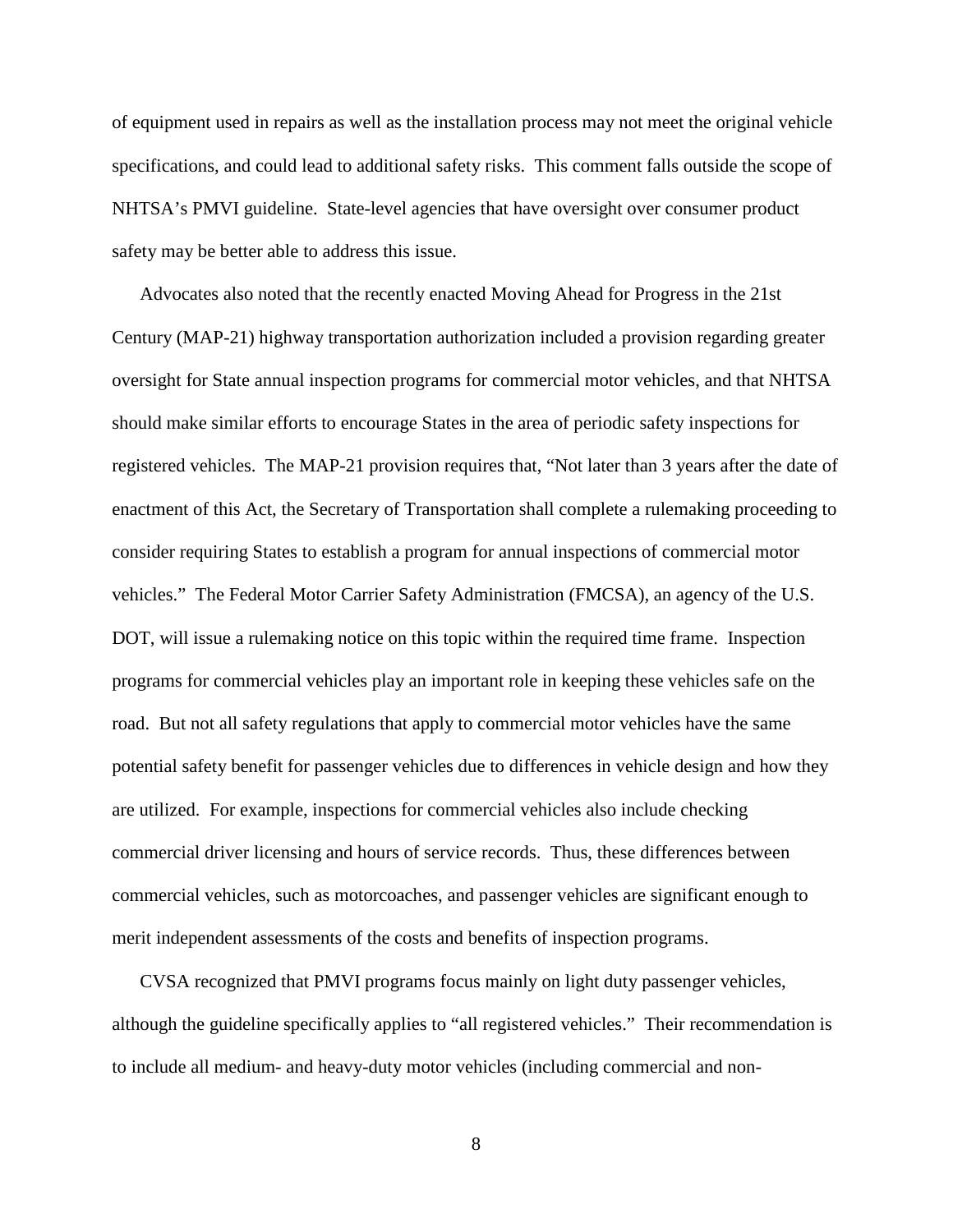commercial vehicles.) They also acknowledge the value of roadside inspections but believe those inspections are not on par with annual or periodic motor vehicle inspections. CVSA recommends NHTSA establish three separate and distinct types of inspections specifically for commercial motor vehicles to include annual/periodic and preventative maintenance requirements; driver trip requirements; and, roadside inspection programs. FMCSA provides guidance to States on commercial vehicle inspection programs; therefore this comment falls outside the scope of this guideline. However, these comments will be forwarded to FMCSA for consideration in their review of the annual inspection process of commercial motor vehicles.

RMA/TIA supports stringent tire inspection and suggested that the federal government should explore whether incentive grants could be made to States with programs or consider withholding federal highway funds from States without inspection programs to spur action. The agency disagrees with this comment. Tires are already addressed in 49 CFR Part 570.9 which provides the criteria for inspections, as noted earlier, and given the new TPMS requirement of FMVSS No. 138, additional actions are not recommended at this time.

Finally, the MDT believes the evaluation of this program would add to the current workload of the State Highway Traffic Safety Office (SHTSO) and would cause financial hardship. While different parts of the program are housed in different State agencies, it is not an undue hardship for those agencies to work together within the State to obtain the available information necessary to conduct the evaluation using whatever data sources are available. Overall, no revisions were made to this guideline in response to the comments.

#### **C.** *Comments Regarding Guideline No. 2 –Motor Vehicle Registration*

NHTSA received three specific comments regarding this guideline. MDT commented that the guideline would require that MDT's State Highway Safety Traffic Office be provided with an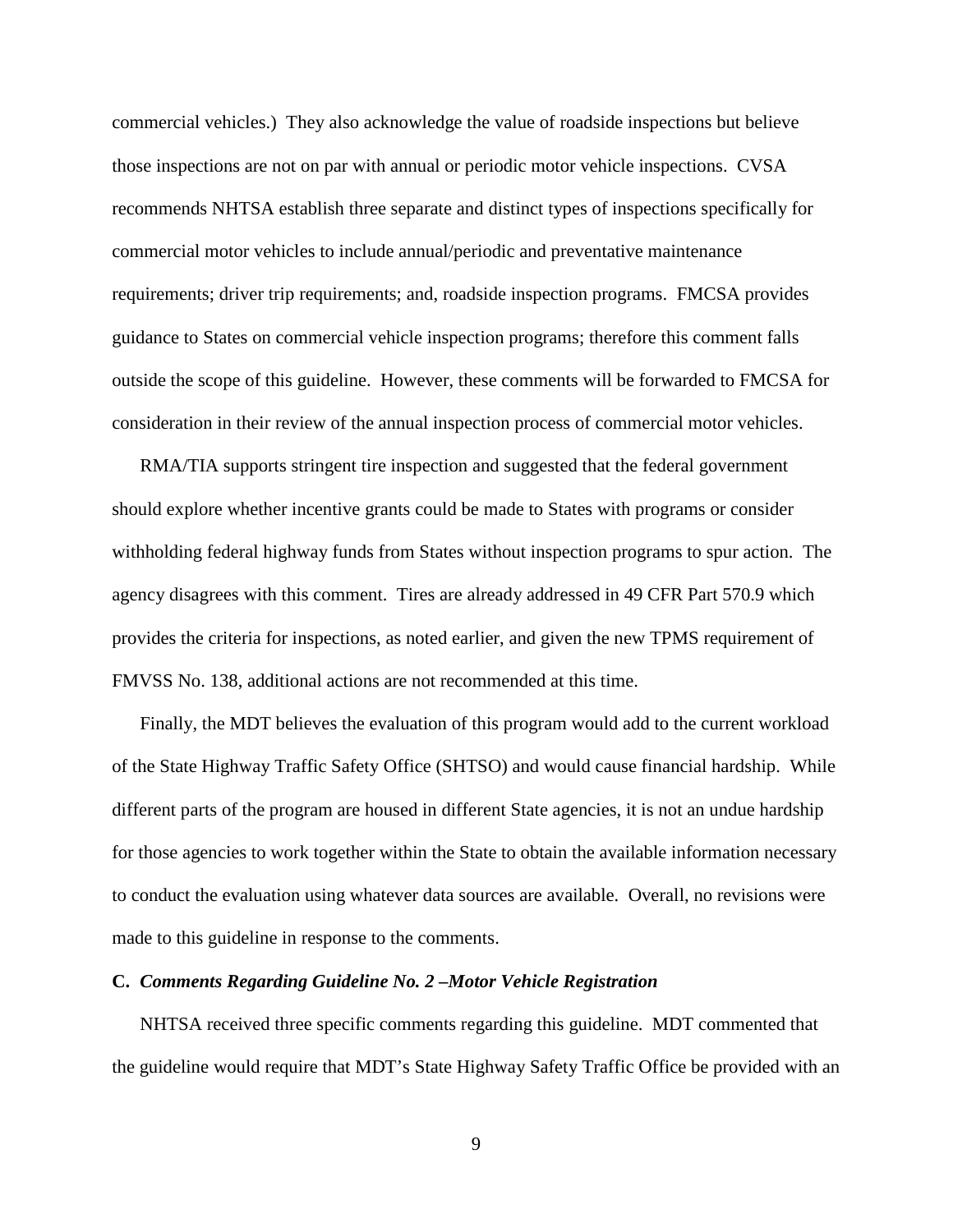evaluation summary of this program. NHTSA agrees with this observation. NADA offered a suggestion that motor vehicle registration programs notify registered owners of any outstanding and remedied safety recall and/or condition vehicle re-registration on recall remedy performance. NHTSA appreciates recommendations on how to expand the reach of recall information, and likes the general concept of enlisting States' help in flagging unremedied recalls for consumers. However vehicle registration programs vary by State and some registrations are valid for multiple years. If a recall was issued shortly after vehicle registration, multiple years may elapse before the next required registration and receipt of recall information under their proposed scenario, making that late received information less timely. NHTSA also does not favor recommending that States make the recall remedy a condition of registration and/or completing respective inspections, because such action would overlap with issues of State law and enforcement. Up-to-date information is available at NHTSA's www.safercar.gov at no cost to the consumer. Recall remedy information is also available for consumers on vehicle history report websites for a nominal fee. To retool existing State vehicle registration systems to provide this information would place an undue financial burden on the States.

The CHP suggested adding the expiration date, motive power, number of axles, unladen, gross or combined gross weight, branding (e.g. lemon law, prior police, prior taxi, warranty return, grey market), vehicle model, vehicle color and vehicle owner's contact information. Again, NHTSA is concerned that the additional burden on State DMVs would outweigh the safety benefit of gathering the requested additional information. It may be feasible that individual States wanting such information make that a part of their policy and administrative guidance.

#### **D.** *Comments Regarding Guideline No. 6 –Codes and Laws*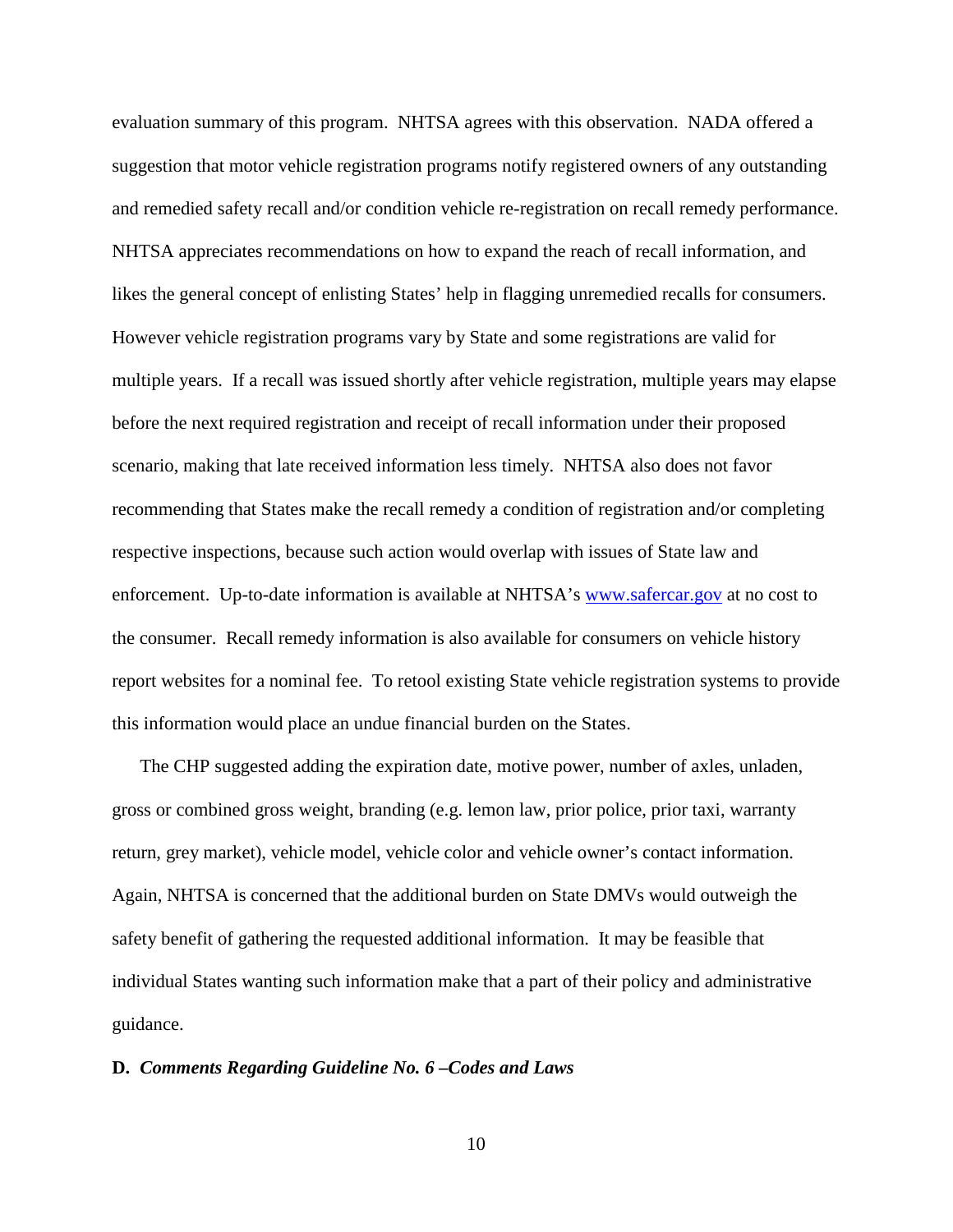Two comments were received. GHSA remarked that it is unnecessary for State Highway Safety Offices (SHSOs) to maintain a list of codes / laws and suggested elimination in future reauthorizations. NHTSA disagrees since it is necessary for SHSOs to be aware of codes and laws as they develop and evaluate safety programs. It serves the public benefit by having this information. Since the Governors Highway Safety Representative is designated by the Governor to maintain the highway safety program and administer the grant programs, they must be aware of how the individual State codes and laws comply (or not) with the grant programs. The MDT commented that they currently have an established process to address proposed changes. Requiring a SHSO to track information adds another burden to MDT's State safety staff and is a duplication of efforts by two different State agencies. NHTSA recognizes that this may be a potential burden, and allows existing systems of tracking to remain the same as long as they can continue to carry out the intent of this guideline.

## **E.** *Comments Regarding Guideline No. 13 – Older Driver Safety*

NHTSA received comments in response to the notice from several organizations or associations: AAA, Advocates for Highway and Auto Safety (Advocates), American Traffic Safety Services Association (ATSSA), California Police Chiefs Association (CPCA), Governors Highway Safety Association (GHSA), Maryland Motor Vehicle Administration (MD MVA), Montana Department of Transportation (MDT) National Transportation Safety Board (NTSB), New York State Office for the Aging (NYSOA), University of North Carolina (UNC), as well as from one individual.

#### **General**

AAA offered general support for the guidelines and provided two suggestions on the implementation of the guidelines. NHTSA agrees that implementation guidance is valuable, but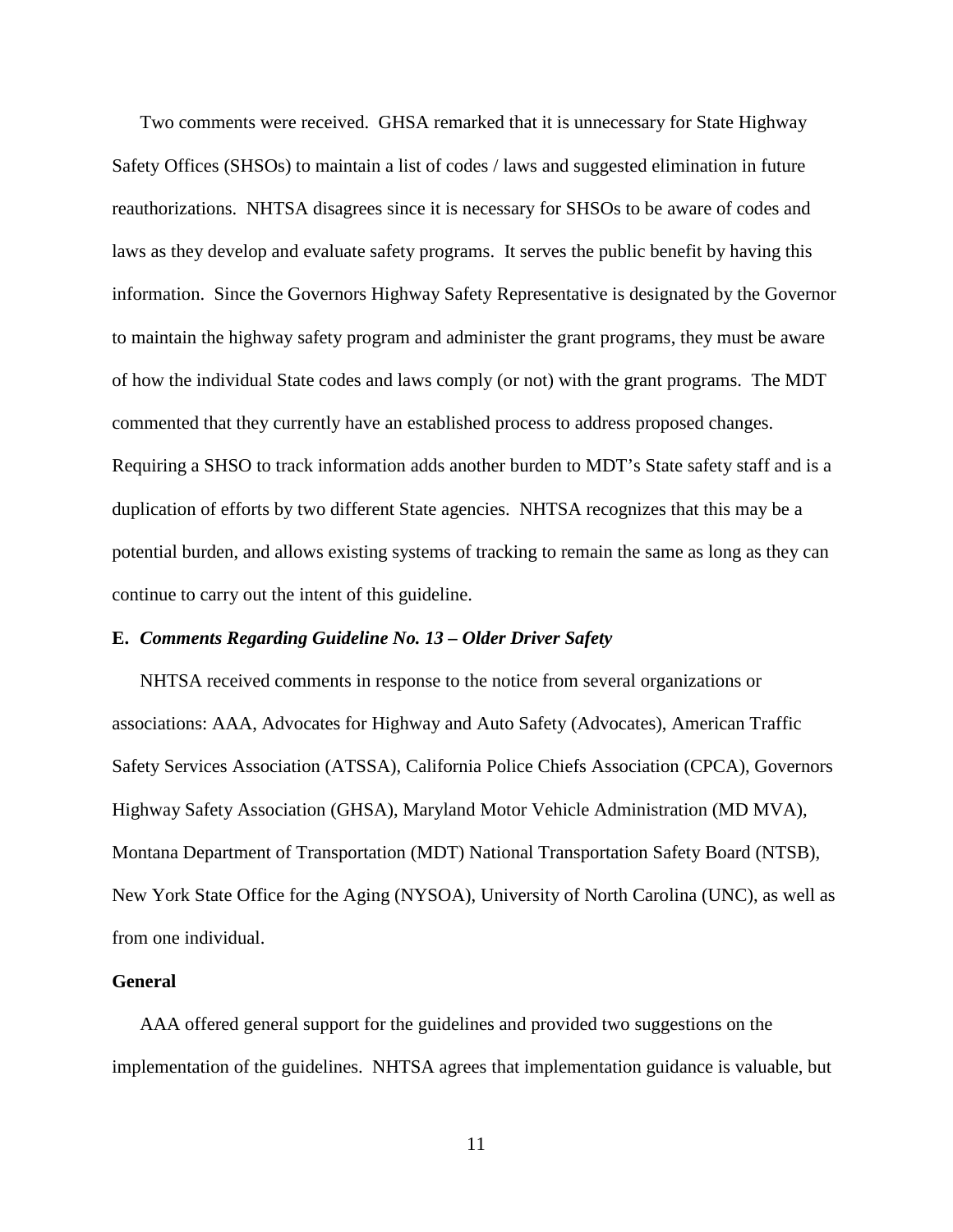determined that implementation guidance should not be included within the guideline. ATSSA generally supported the guideline, with emphasis on those related to roadway safety. Advocates recommended inserting language into the guideline to differentiate between the needs of urban and rural seniors. The agency recognizes that older people in rural and urban areas have different needs for transportation, and different challenges related to driving safety. However, because the guidelines are not meant to be prescriptive, this recommendation was not incorporated into the guidance. MD MVA was generally supportive, and provided research citations to support the aims of the guidance. MDT expressed concern that this guideline represents an unfunded mandate, and that States would be obligated to use highway safety funds to try to comply with the guidance. NHTSA disagrees with this comment. In FY 2012, the States received over \$500 million to conduct highway safety programs. Congress included older driver safety among the topics that are allowed under the grant programs. If there is a documented and identified need, States may utilize this funding to develop and implement programs covered under the Highway Safety Guidelines.

NTSB was generally supportive, and recommended modification of the Model Minimum Uniform Crash Criteria (MMUCC) to include fields related to medical impairments as part of this guideline. Because this suggestion is beyond the scope of the highway safety program guidelines, no changes were made to the guidelines. One commenter expressed concern that vehicle design and collaboration with vehicle manufacturers was not included in the guidance. Improving vehicle design to enhance the safety of frail and fragile occupants is an important part of NHTSA's mission. However, this does not fall under the mission or authority of State highway safety offices, the primary audience for these guidelines, and therefore was not incorporated into the guideline.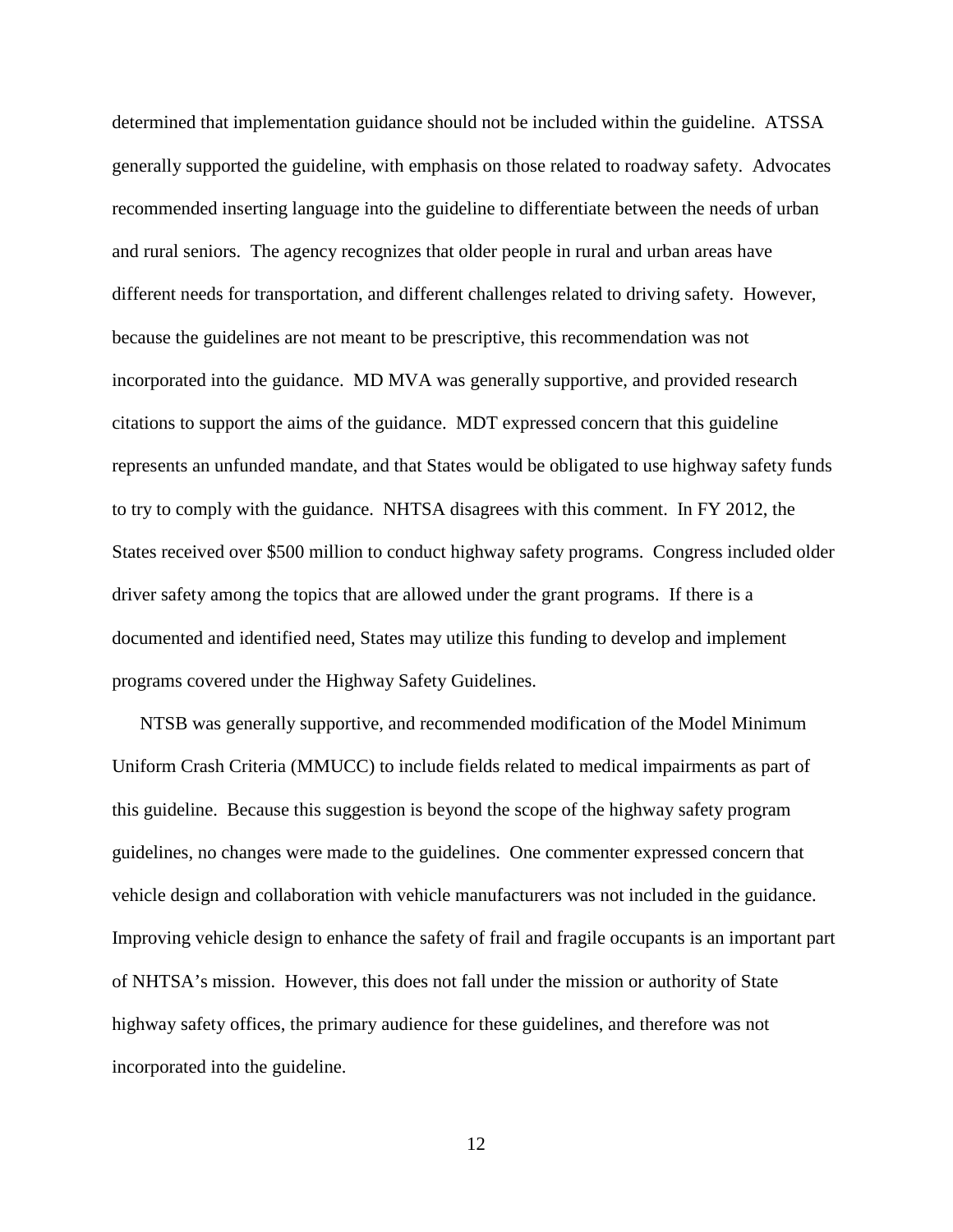## I. Program Management

The agency received several comments concerning the Program Management section. ATSSA supported the section as written. NYSOA recommended that proven effectiveness of programs be considered and included within the program management structure. The agency agrees in the value of proven programs, but also recognizes that innovation happens at the State and local levels, and would not want to set limits on program development within this framework that may hinder innovation. Consequently, the agency made no changes to the guideline in response to this comment. However, NHTSA also encourages States to utilize evidence-based programs whenever possible, and recommends *Countermeasures That Work* (DOT HS 811 727) as a resource and guide. GHSA recommended that State DOT road and transit organizations be specifically identified as organizations with which highway safety offices should collaborate. The agency agreed that this was an important addition, and changed the guideline to reflect this recommendation.

#### II. Roadway Design for Older Driver Safety

Both ATSSA and NTSB supported this section as written. NYSOA suggested that the notion that roadways should be designed to specifically accommodate older drivers is flawed, and ignores the needs of all motorists. Because there is a wide body of research that shows how designs that help older drivers – such as larger traffic signs and dedicated left-turn lanes – also help other drivers, the guideline remains unchanged in response to this comment. GHSA expressed concern about the phrasing of portions of this section, specifically that it might give the incorrect expectation that highway funds could be used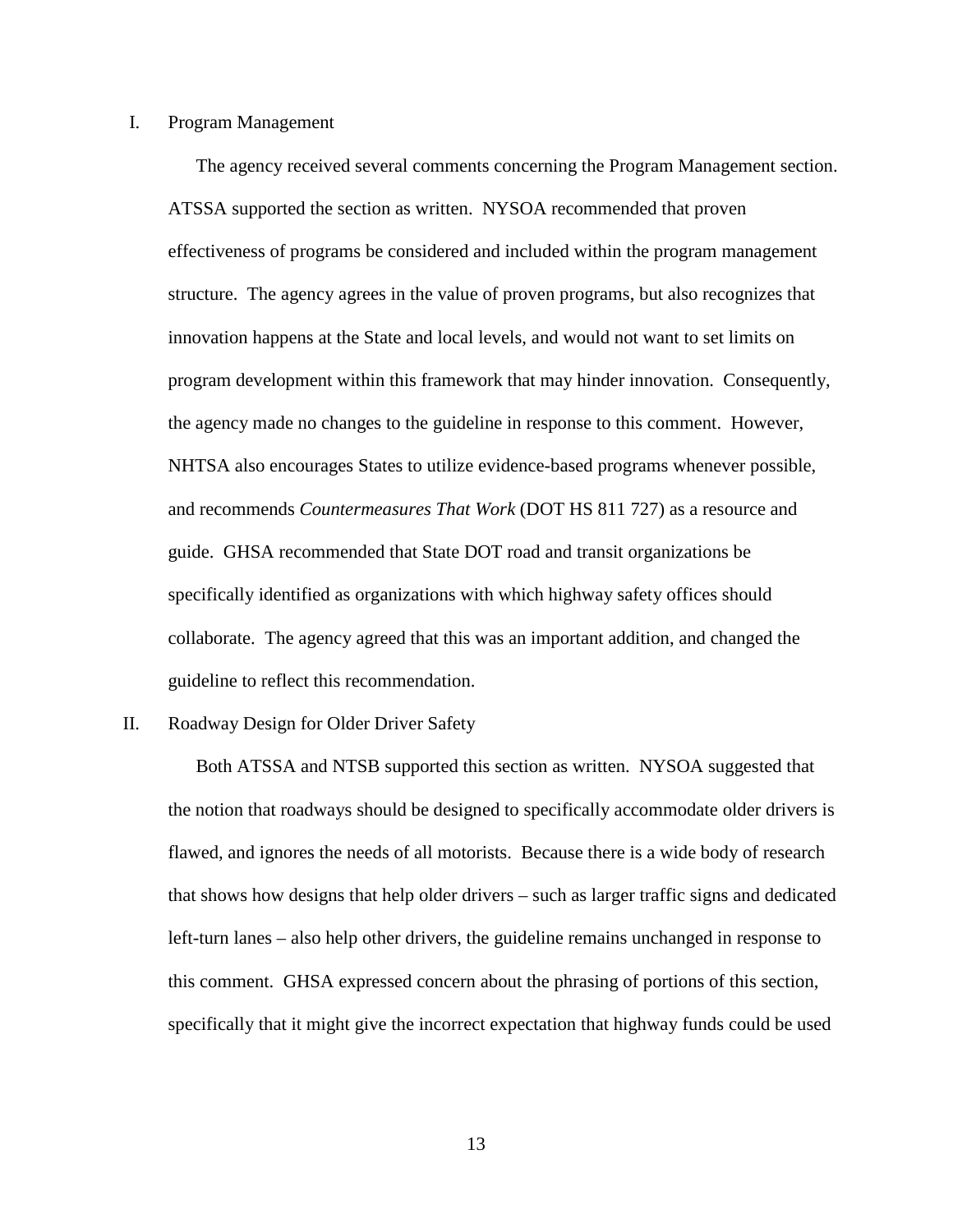for program activities. The guideline language was amended to be more explicit in response to this comment.

## III. Driver Licensing

One commenter expressed concern that a focus on older drivers in a licensing setting can be viewed as discriminatory, and thus may be reluctant to implement some of the guidance related to driver licensing. However, in elevating each recommendation to be included in the guideline, NHTSA assessed supporting and dissenting research. The resulting guidance provides flexibility – and the expectation – for individualized assessment of capabilities. It also supports the ability of States to exercise their responsibility to ensure public safety by looking more closely at a subset of the driving population who are at increased risk of crashing.

The bulk of the comments received were related to this section of the guideline. For clarity, the comments are grouped first by major element, then by general suggestions. The first topic that drew comments was the recommendation for in-person renewal. One individual and NYSOA disagreed with the recommendation that States require in-person renewal for drivers over a specified age. The individual was concerned with the potential for unintended negative consequences if more barriers to license renewal were enacted, such as injuries sustained in other modes of transport. NYSOA suggested that in-person renewal should be based on individual crash records, and that using age as a basis for actions by the driver licensing authority was "ageist."

In recommending in-person renewal as part of the guideline, NHTSA considered all of these concerns. Research on in-person renewal requirements and other related policies has shown that these approaches have safety benefits. Using age as a determinant for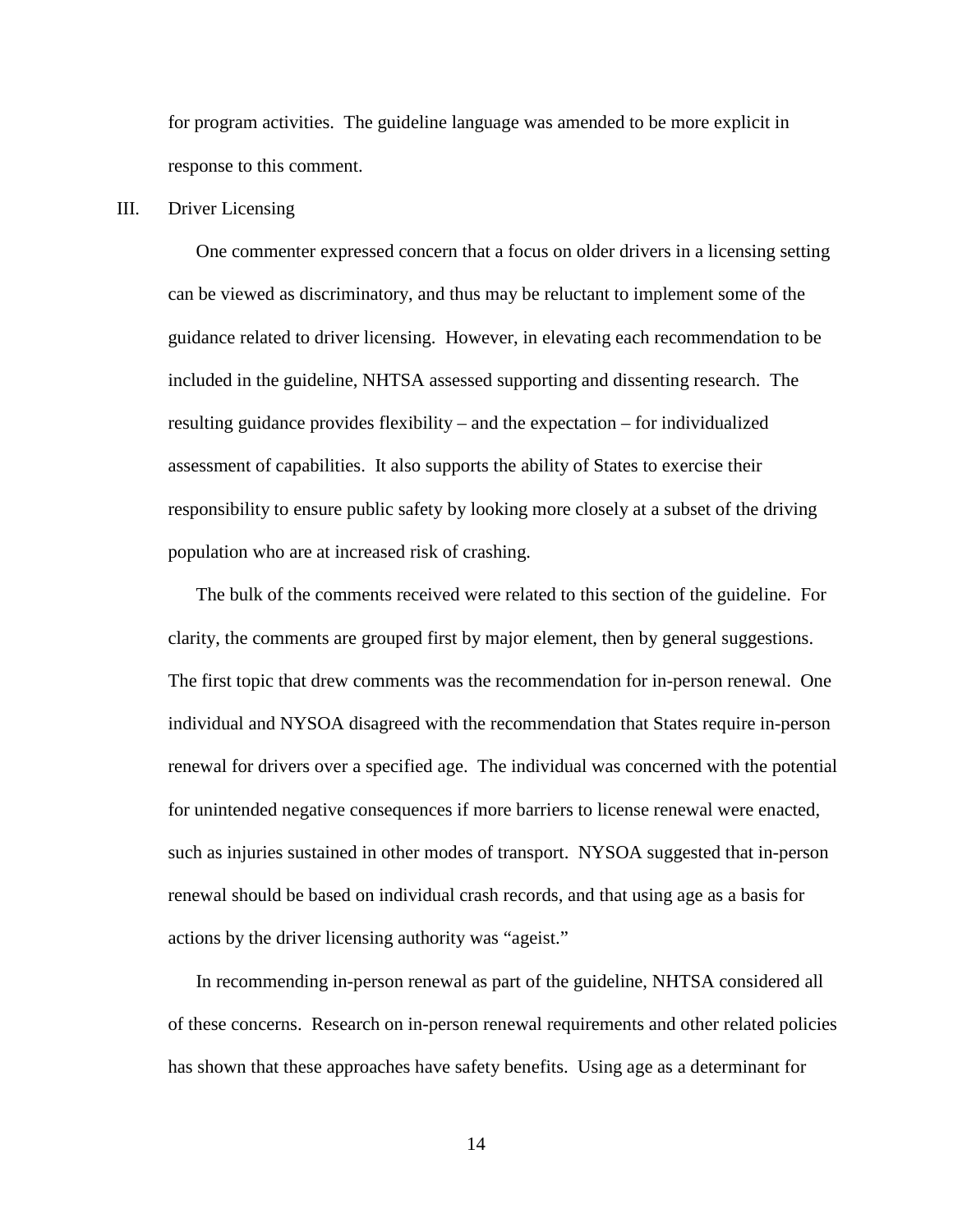requiring in-person renewal is reasonable because of the high correlation between age and the functional deficits that are related to increased crashes. Consequently, the guideline was not changed in response to these comments. MD MVA suggested the addition of language related to data analysis to support a State's decision on an in-person renewal policy, and provided an additional citation on relevant research (Soderstrom 2008). This recommendation was incorporated into the guideline.

The second topic that drew comments was the provision of immunity to medical providers who provide good-faith referrals to the driver licensing authority. MD MVA recommended the inclusion of the word "all" to the sentence on medical providers who make good-faith referrals, and NTSB suggested that medical providers in the emergency room and emergency medical technicians should also be explicitly included. Further, NTSB suggested the inclusion of criminal and administrative immunity (in addition to civil liability immunity) because the model law on the topic included those immunities. NHTSA agrees with these comments, and changes were made to the guidelines to reflect these recommendations.

The CPCA, NTSB, UNC and one individual suggested that other people also should be provided immunity for providing good-faith referrals. Because there is inadequate research to show a need for such immunity for audiences other than medical providers, NHTSA cannot support their explicit inclusion in the guidelines at this time. NYSOA recommended relocating the guidance on medical provider immunity to the section on medical providers. The action that necessitates immunity is the provision of potentially confidential information to the driver licensing authority. Because of this, the guideline was not changed to reflect that comment.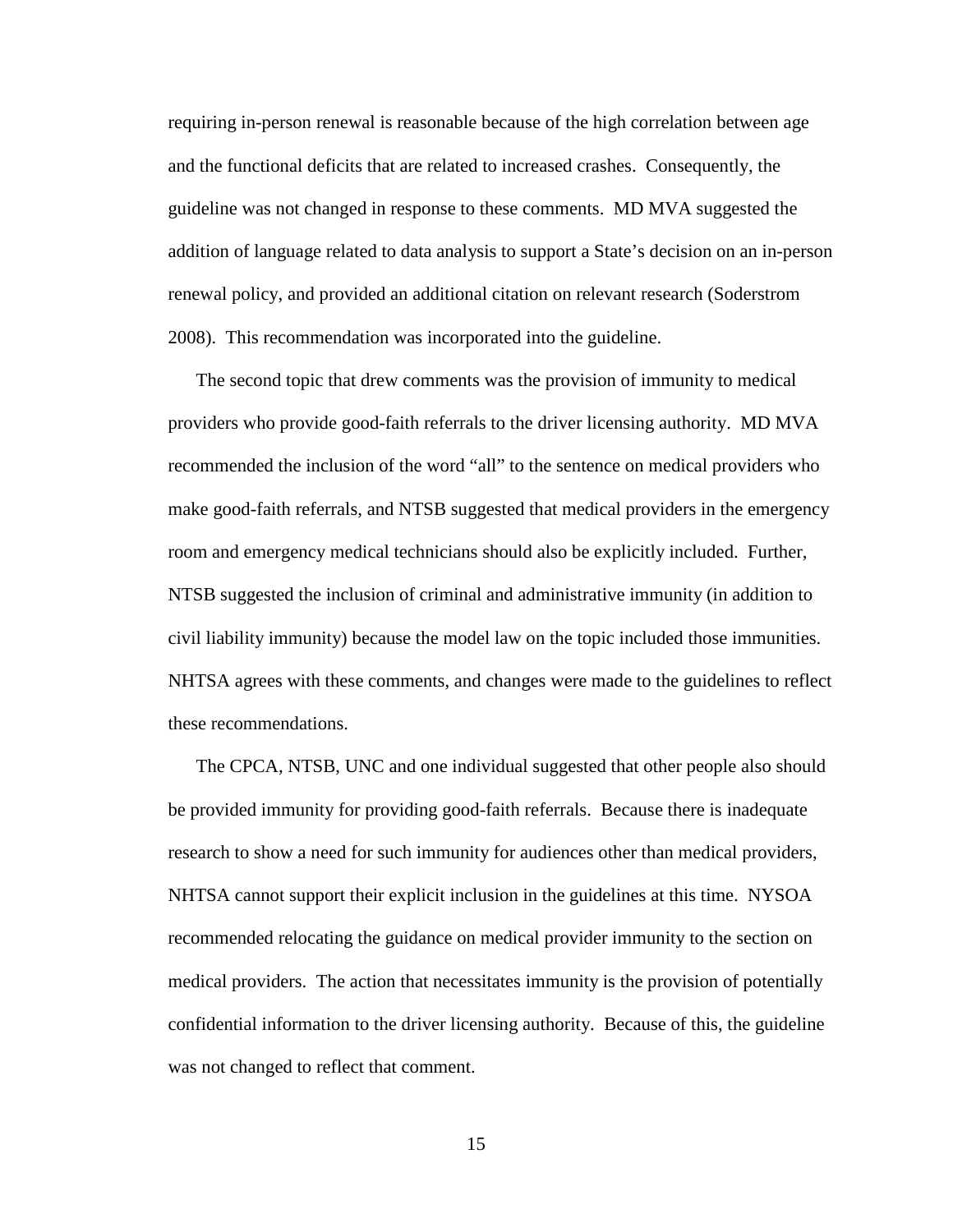The CPCA and UNC recommended a broader discussion of restrictions to driver licenses, such as graduated licenses for older drivers. These comments were incorporated into the guideline.

The remaining comments on this section covered a range of topics. An individual expressed concern over whether the NHTSA and American Association of Motor Vehicle Administrators (AAMVA) policies were the best guidance available, and suggested consideration of American Medical Association (AMA) guidance for physicians. NHTSA sponsored the development of both sets of guidance. Because of this coordination, and the fact that AMA was also involved in the development of the AAMVA guidance, these documents complement each other and this suggestion is not incorporated into the guideline. The commenter also recommended that driver licensing data be made generally available to researchers. Because of the potential burden to State agencies, this was not included in the guidance; however, that would not preclude a State from making data available to researchers if they wished to do so. Finally, the commenter suggested that guidance related to DMVs communicating with medical providers was misplaced, and would be more appropriately located in the section of the guideline on medical providers. Because this would undermine the intent of the guideline in this section – to identify actions that DMVs should take – this change was not made. The CPCA suggested that States should set up safety-check locations for older drivers to determine whether it is still safe for them to drive. NHTSA is not aware of feasibility, reliability, or effectiveness research on models like that. The agency will need to conduct research on such programs before including them in the guideline. This recommendation was not incorporated into the guideline. MD MVA suggested that non-driver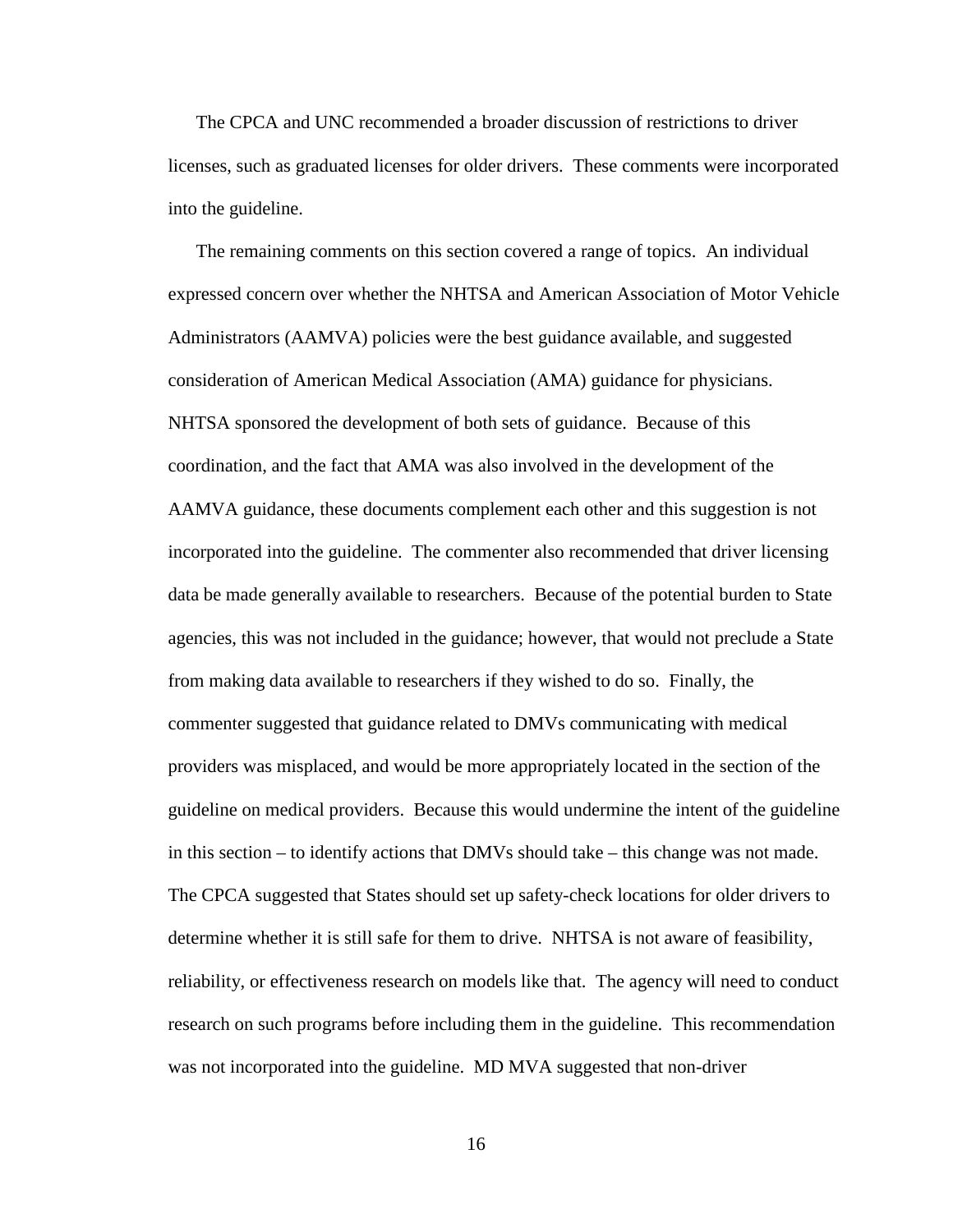identification cards should be provided at low-cost or no charge if possible. Research has suggested that such an action would eliminate a potential barrier to driving cessation. This comment was incorporated into this section of the guideline.

IV. Medical Providers

One individual suggested that NHTSA specify the types of medical providers who should receive education related to safe driving among medically at-risk patients. Because any medical provider who interacts with patients has the potential to identify functional deficits and risk factors related to driving, it would not be beneficial from a public health perspective to limit the types of medical providers that are eligible for education on the topic. Consequently, the guideline was not changed to reflect this recommendation.

# V. Law Enforcement

Two comments were related to this section of the guideline. NYSOA expressed concern over law enforcement officers' ability to identify medical risk. NHTSA agrees with this concern. Because of this, the agency has developed training tools related to unsafe driving and appropriate interactions with potentially-at-risk drivers. However, no changes were made to the guideline in response to this comment. Also, MD MVA provided citations for research supporting the value and effectiveness of law enforcement referrals to driver licensing authorities (Meuser, Carr & Ulfarsson, 2009; and Soderstrom, Scottino, Burch et al, 2010).

# VI. Social and Aging Services Providers

There were two comments related to this section of the guideline. One person recommended that State Highway Safety Offices collaborate with localities on human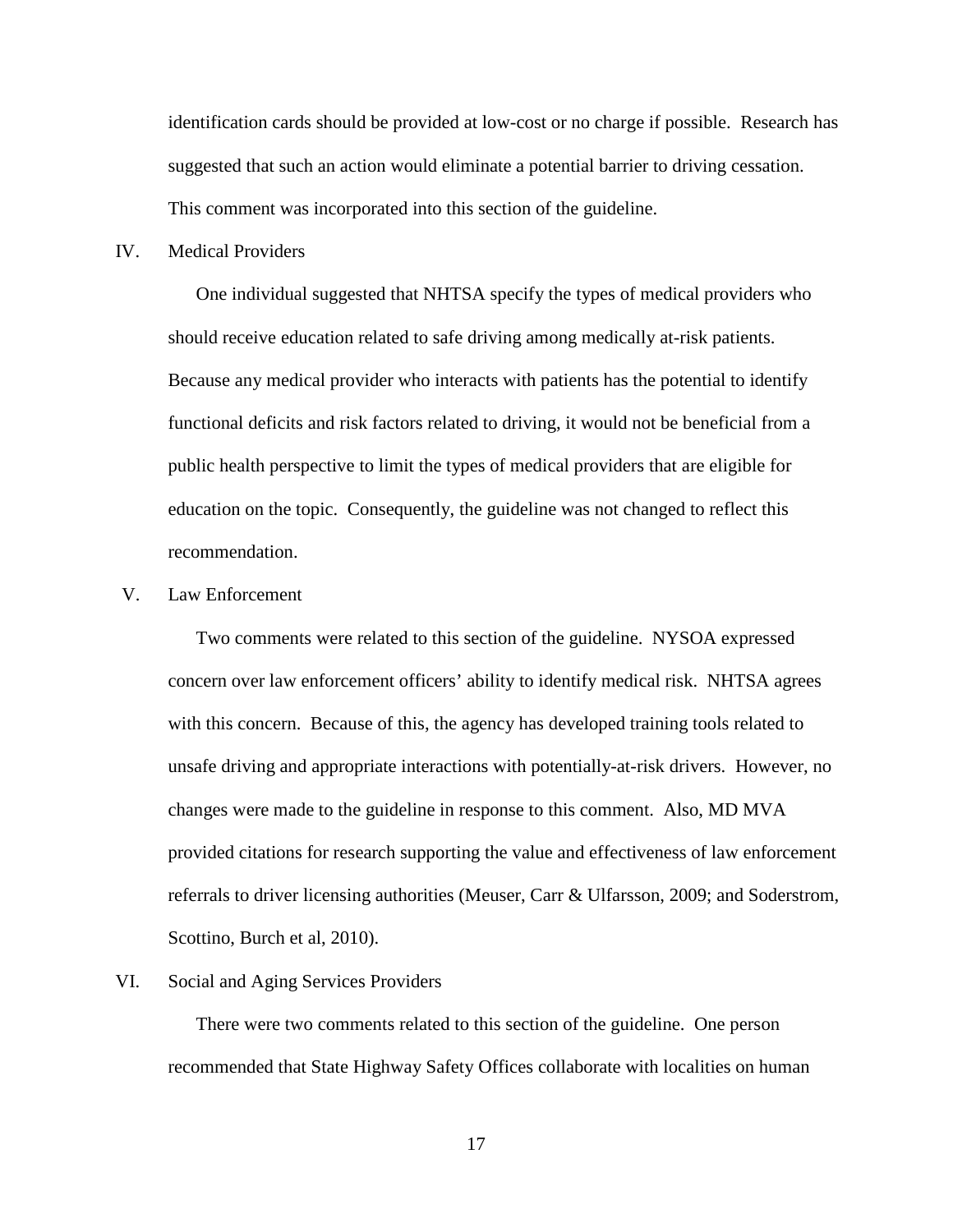services transportation. NYSOA recommended the explicit inclusion of strategies from the document "Countermeasures that Work" in the guidance. Both of these comments were incorporated into this section of the guideline.

VII. Communication Program

Two comments were submitted related to this section of the guideline. NYSOA expressed concern that there was not a suggestion that communities facilitate driver transitioning. NHTSA agrees with this comment, and believes it is addressed through the changes made to the section on Social and Aging Services Providers. NTSB suggested that families and friends should be explicitly included in communications and education efforts. NHTSA agrees with this. This suggestion was incorporated into Section VI of the guideline.

## VIII. Program Evaluation and Data

There were two comments submitted on this section of the guideline. An individual recommended an emphasis on outcome evaluation, crash reduction in particular, rather than process evaluation and suggested that the guidelines emphasize additional data collection. NHTSA agrees that outcome evaluation is very important, but it is also important to collect a range of data – both outcome and process – to determine the effectiveness of a program. Further, the agency determined that process evaluation is a critical element within outcome evaluation in that one must determine the extent of program activities to determine whether they could have influenced the outcome. The agency did not change the guideline in response to this comment. NYSOA recommended that evaluation of educational programs should be specified. The agency agreed with this, and adjusted the guideline to reflect that recommendation.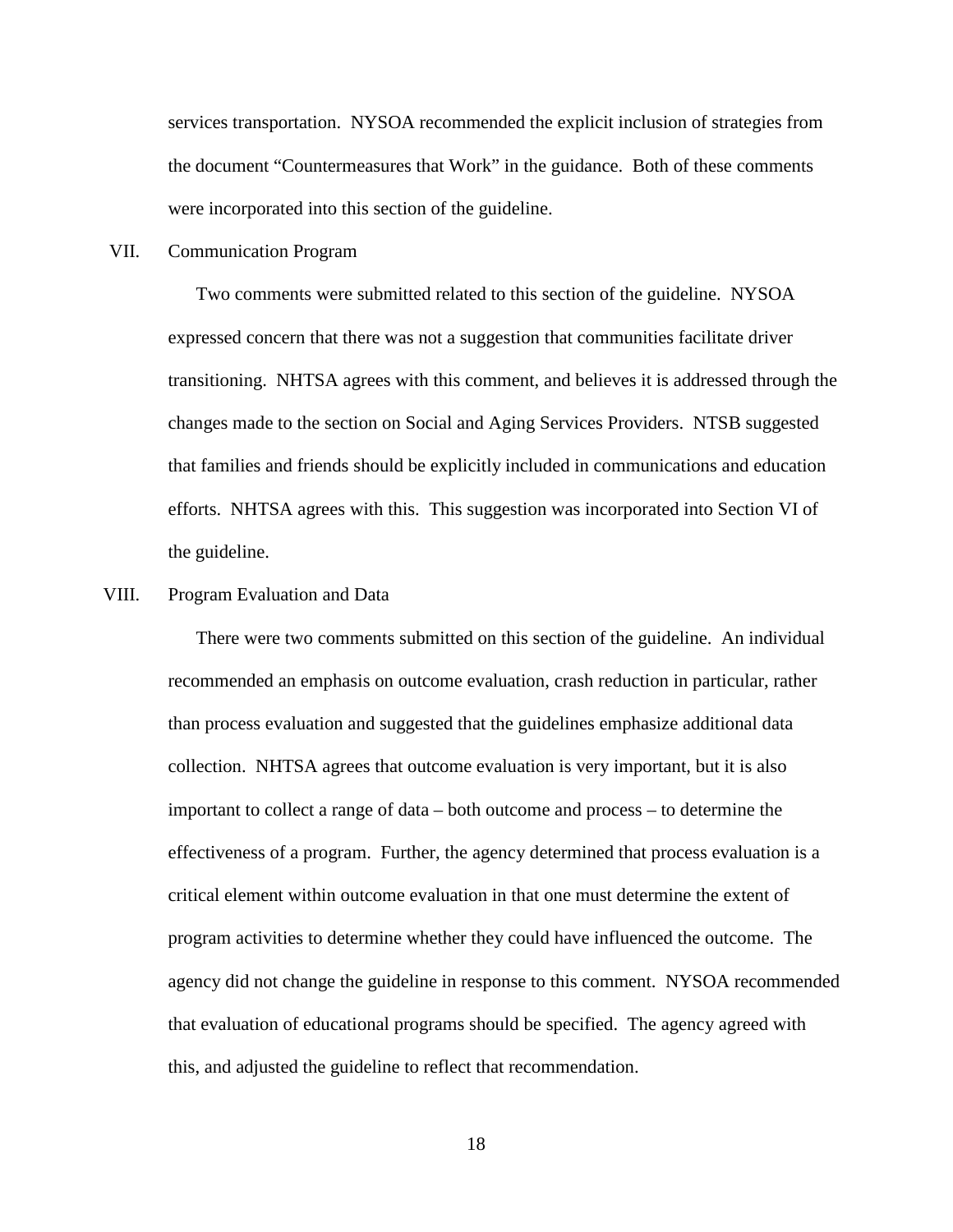# **F.** *Comments Regarding Guideline No. 16 – Management of Highway Incidents (formerly Debris Hazard Control and Cleanup)*

NHTSA received three comments on this guideline. CHP commented that Section I.B.2 deals with procedures to "certify" all rescue and salvage responders and equipment and the burden that would place on the State to develop a formal certification program. MDT also questioned the certification and standards. NHTSA agrees with these concerns. References to the certification process were removed from the guideline. GHSA pointed out that a prior Section 402 earmark for this program was eliminated years ago and this guideline creates expectations that Section 402 funds should now be used. They suggest elimination of this guideline. MDT believes the guideline places a burden on the State and all of the guidelines and requirements are outside the control and scope of the SHSO, making it difficult to verify implementation and evaluate and monitor the programs. NHTSA disagrees with GHSA and MDT on these issues. The guideline provides a formal structure used by the States to improve highway safety and serves as a public benefit. States have the flexibility to utilize Section 402 funds based on their greatest needs and where the funding would have the greatest impact.

# **G.** *Comments Regarding Guideline No. 18 – Motor Vehicle Crash Investigation and Incident Reporting (formerly Accident Investigation and Reporting)*

Four comments were received on this guideline. AAIA states the proposed guideline does not reflect the detailed depth of reporting necessary to aggregate data of real value. NHTSA disagrees with this comment since use of the Model Minimum Uniform Crash Criteria (MMUCC) data set provides the needed information for relevant crash data collection and analysis. They go on to comment that the  $MMUCC - Vehicle$  Data Elements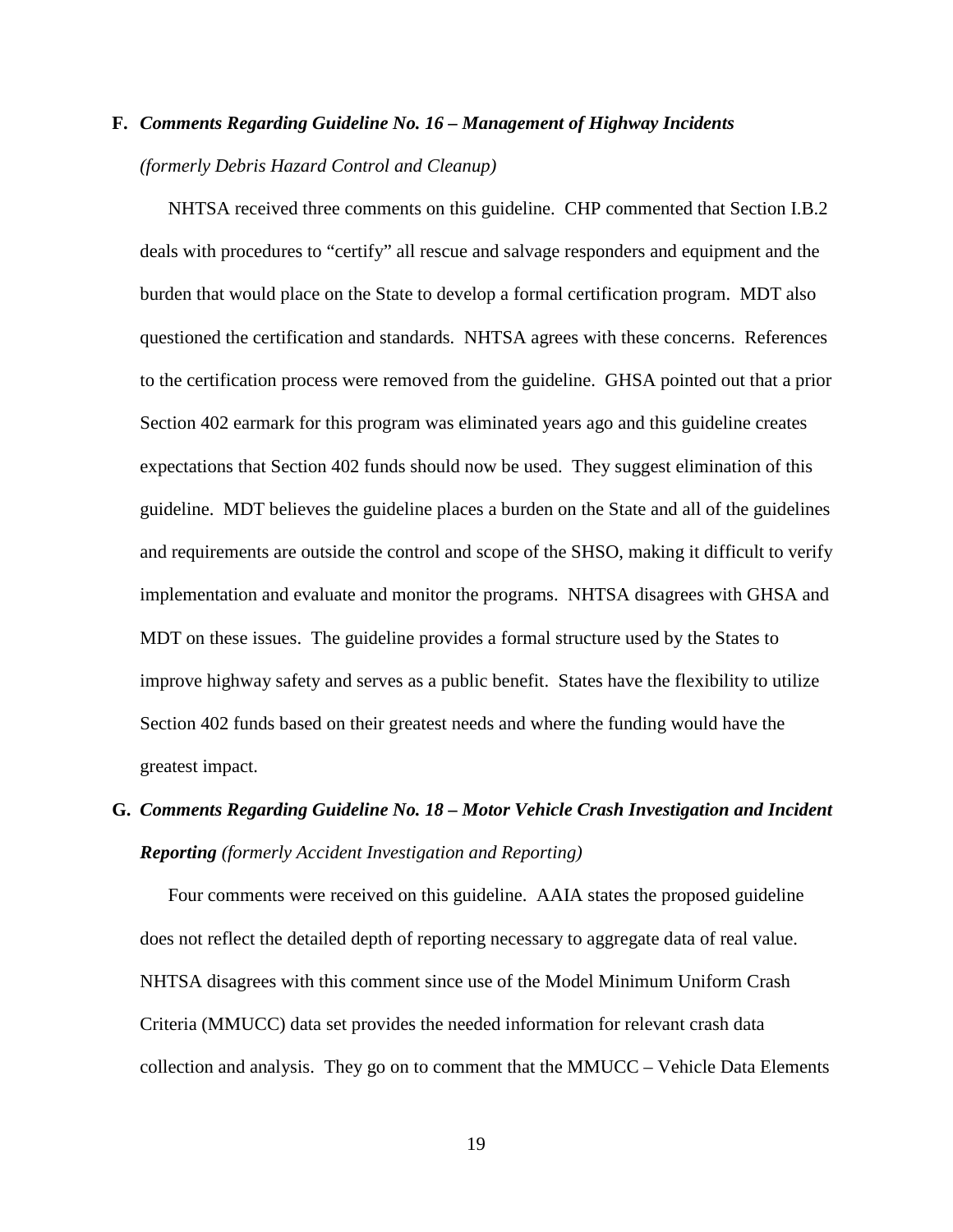contains the data set that would enable the aggregation of information relevant to understanding the value of PMVSI programs and should be the standard for crash investigation. NHTSA agrees with this observation and recognizes the need for uniformity and compatibility of data collected in Section A.4.a of the guideline: *Use of uniform definitions and classifications as denoted in the Model Minimum Uniform Crash Criteria Guideline.*

The AEPI urges NHTSA to include professional collision repairers in the listing of recommended representatives of crash investigation teams and does not support law enforcement (untrained) to estimate the value of damage. NHTSA disagrees with this recommendation. While the police crash report is useful to provide an estimate of the damage, a detailed analysis of damage is generally conducted at a repair facility by qualified technicians. There is no apparent value for an onsite collision repairer at crash scenes and investigations. The AEPI also commented that NHTSA does not require obtaining information pertaining to prior motor vehicle collisions and/or repairs to a vehicle in the data collected by the states during current crash investigations. It is their opinion that comparison of the crash data and prior claim information could identify methods of repair and/or parts used in the repair of mot vehicles that are causing or contributing to motor vehicle crashes, injuries and deaths. NHTSA disagrees with this suggestion, since it is not within the scope of NHTSA's mission nor this guideline.

R&R Trucking commented that the lack of a standard accident report and the requirement to complete the accident report properly has a negative impact on carriers and drivers. NHTSA disagrees with this comment since each State has a uniform crash report that is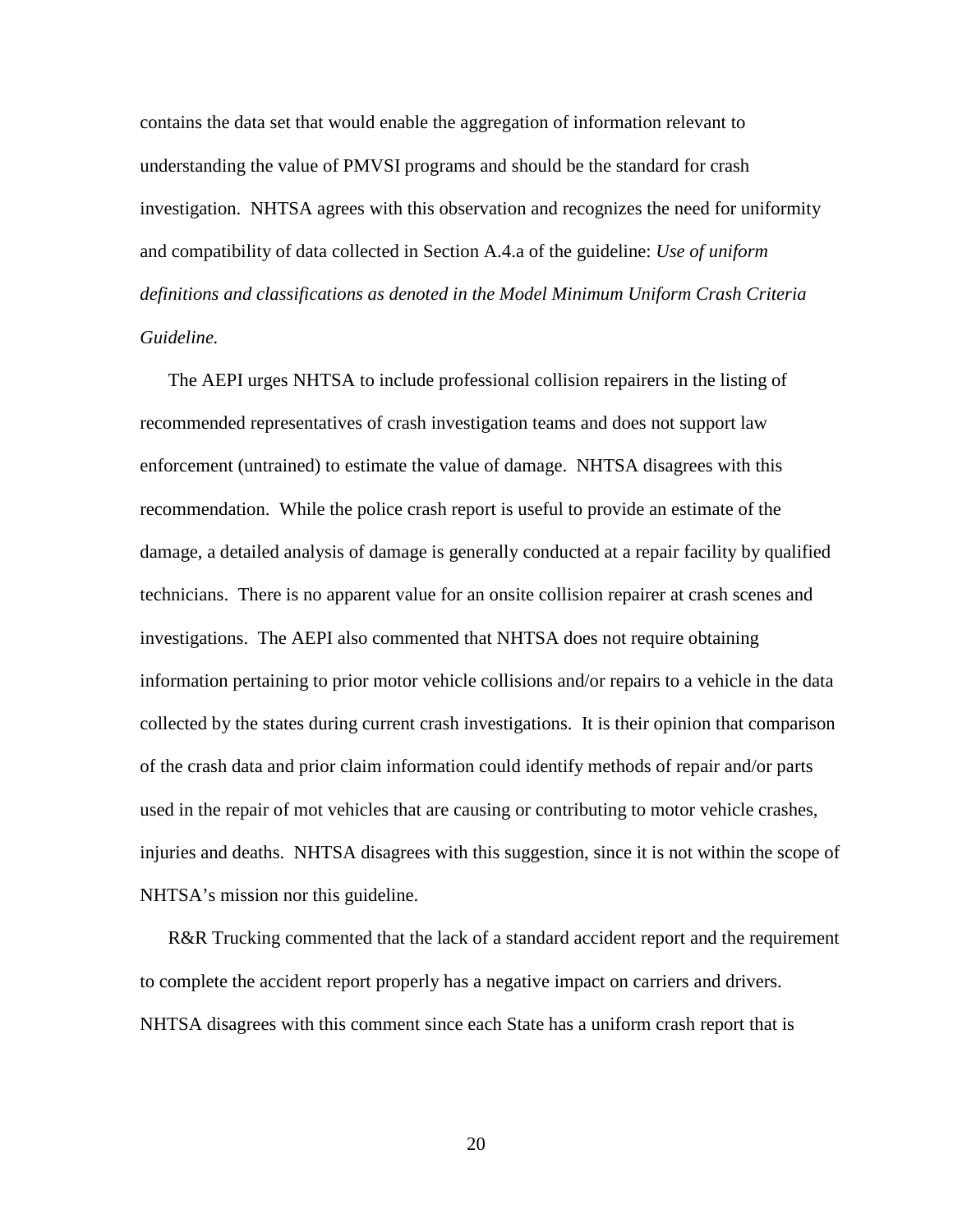adapted to their specific needs. Properly filling out a State uniform crash is the responsibility of the individual States.

References:

Christensen, P., Elvik, R. Effects on accidents of periodic motor vehicle inspection in Norway.

*Accid. Anal. Prev*., 39 (2007) pp. 47-52. Accessed at<http://dx.doi.org/10.1016/j.bbr.2011.03.031>

Fosser, S. (1992). An Experimental Evaluation of the Effects of Period Motor Vehicle Inspection on Accident Rates. *Accid. Anal. Prev*, Vol. 24, No. 6 pp 599-612.

Meuser TM, Carr DB, Ulfarsson GF: Motor-vehicle crash history and licensing outcomes for

older drivers reported as medically impaired in Missouri. *Accid. Anal. Prev* 2009;41:246-252.

NHTSA (2008) National Motor Vehicle Crash Causation Survey Report to Congress. DOT HS

811 059. Washington, D.C. National Highway Traffic Safety Administration.

Soderstrom CA & Joyce JJ: Medical review of fitness to drive in older drivers: the Maryland Experience. *Traffic Injury Prevention* 2008;9:342-349.

Soderstrom, Scottino, Burch et al. 2010. Pursuit of Licensure by Senior Drivers Referred by Police to a State Licensing Agency's Medical Advisory Board. *Ann Adv Automot Med*. 2010;54:351-8.

Vlahos, N., Lawton S., Komanduri A., Popuri Y., and Gaines, D. 2009. Pennsylvania's Vehicle Safety Inspection Program Effectiveness Study Final Report. PA Department of Transportation Contract #355101.

The guidelines published today also will appear on NHTSA's Web site in the Highway Safety Grant Management Manual in the near future. Guideline Nos. 1, 2, 6, 13, 16, and 18 are set forth below. The remaining guidelines are not addressed by today's action and remain unchanged.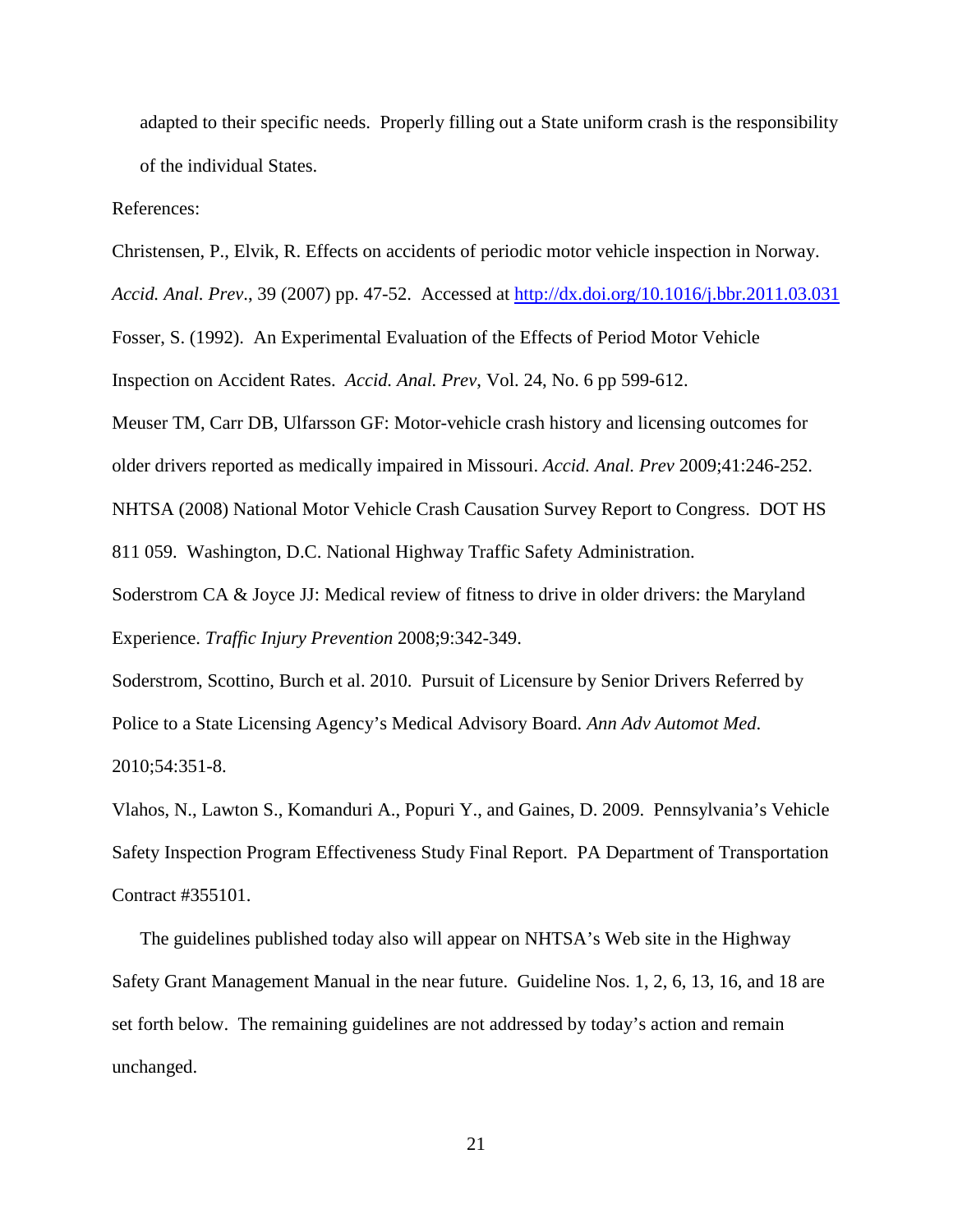## *Periodic Motor Vehicle Inspection*

Each State should have a program for periodic inspection of all registered vehicles to reduce the number of vehicles with existing or potential conditions that may contribute to crashes or increase the severity of crashes that do occur, and should require the owner to correct such conditions.

I. An inspection program would provide, at a minimum, that:

- A. Every vehicle registered in the State is inspected at the time of initial registration and on a periodic basis thereafter as determined by the State based on evidence of the effectiveness of inspection programs.
- B. The inspection is performed by competent personnel specifically trained to perform their duties and certified by the State.
- C. The inspection covers systems, subsystems, and components having substantial relation to safe vehicle performance.
- D. Each inspection station maintains records in a form specified by the State, which includes at least the following information:
	- Class of vehicle.
	- Date of inspection.
	- Make of vehicle.
	- Model year.
	- Vehicle identification number.
	- Defects by category.
	- Identification of inspector.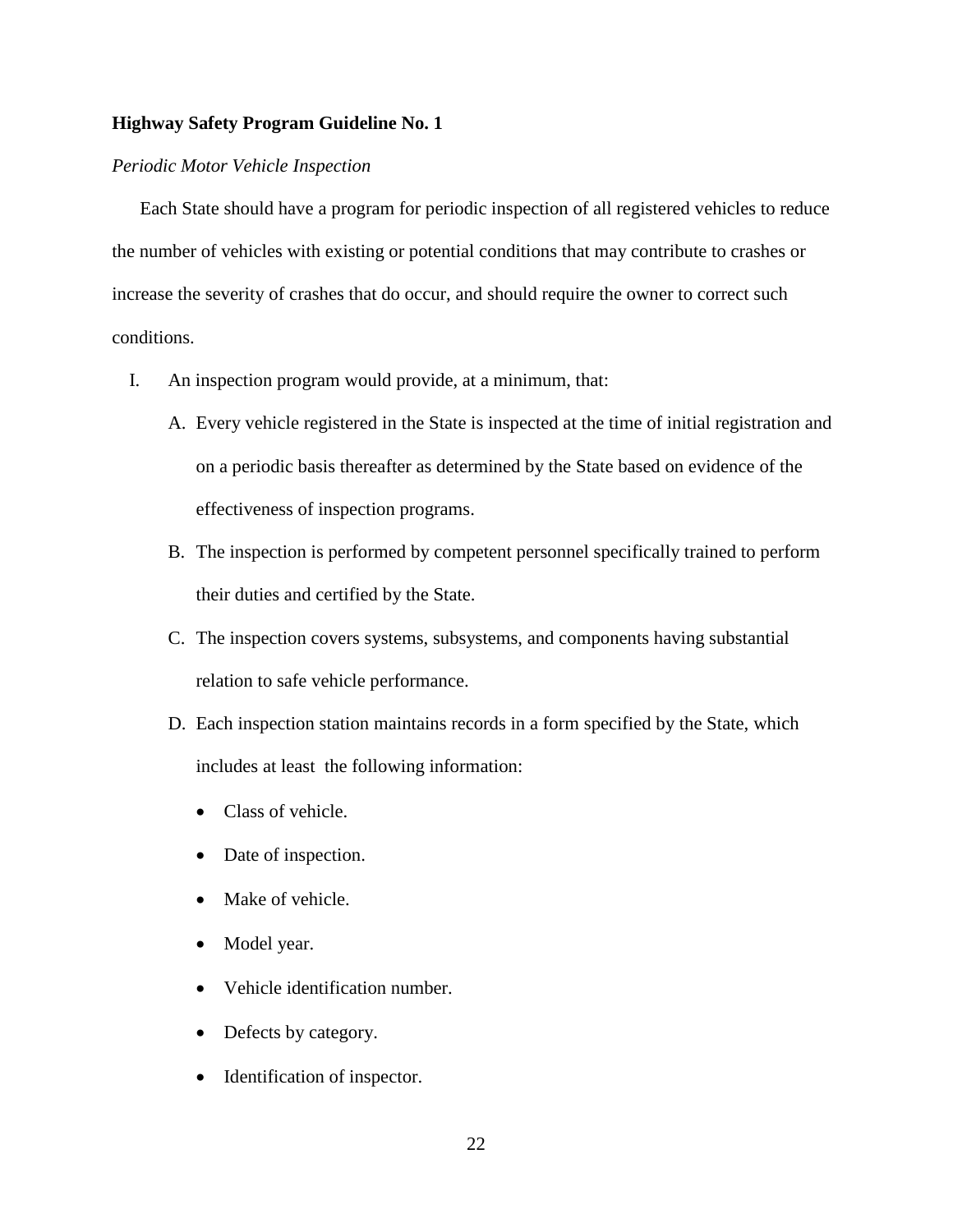- Mileage or odometer reading.
- E. The State publishes summaries of records of all inspection stations at least annually, including tabulations by make and model of vehicle.
- II. The program should be periodically evaluated by the State and the National Highway Traffic Safety Administration should be provided with an evaluation summary.

### *Motor Vehicle Registration*

Each State should have a motor vehicle registration program.

- I. A model registration program would require that every vehicle operated on public highways is registered and that the following information is readily available for each vehicle:
	- Make.
	- Model year.
	- Vehicle Identification Number.
	- Type of body.
	- License plate number.
	- Name of current owner.
	- Current address of owner.
	- Registered gross laden weight of every commercial vehicle.
- II. Each program should have a records system that provides at least the following services:
	- Rapid entry of new data into the records or data system.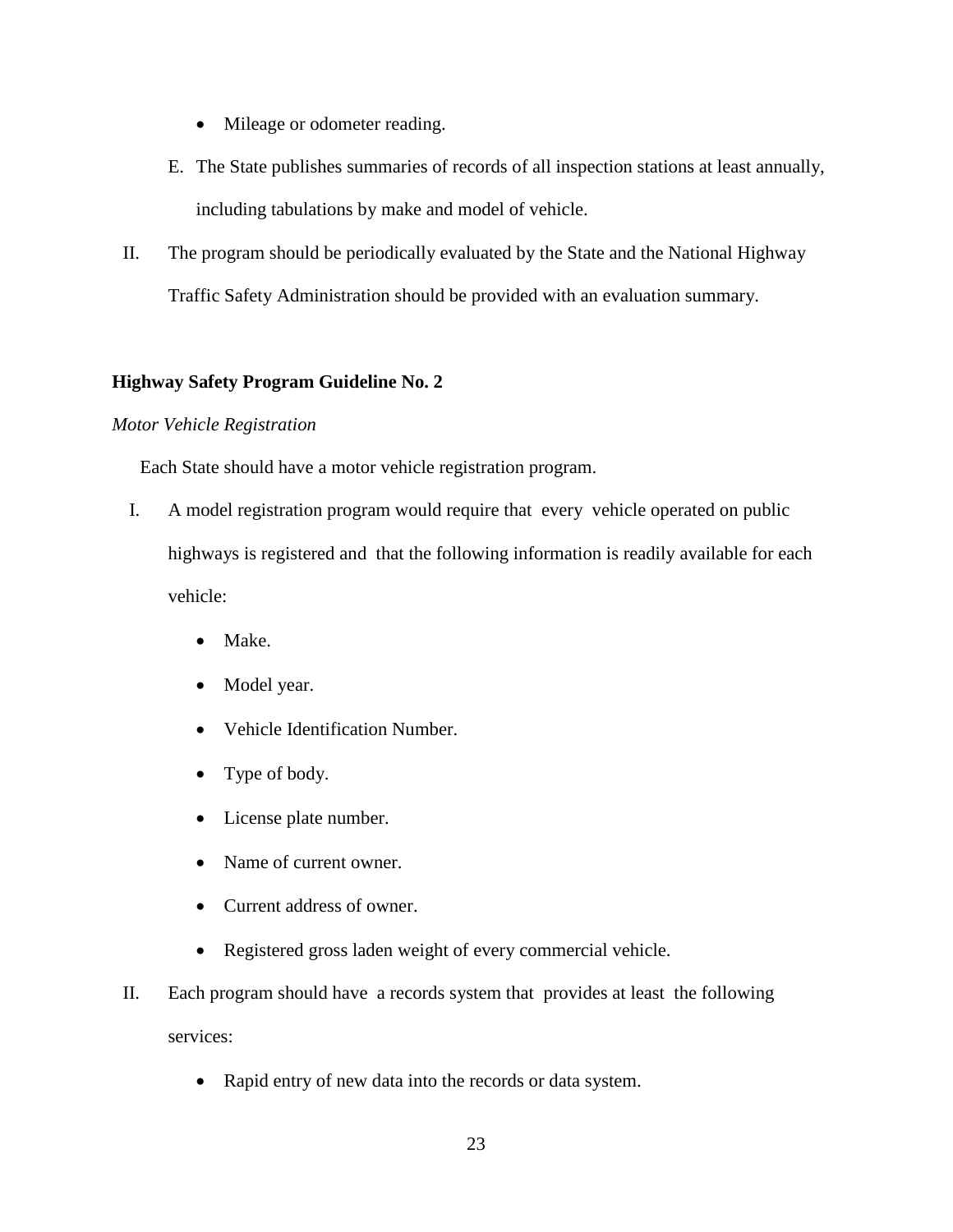- Controls to eliminate unnecessary or unreasonable delay in obtaining data.
- Rapid audio or visual response upon receipt at the records station of any priority request for status of vehicle possession authorization.
- Data available for statistical compilation as needed by authorized sources.
- Identification and ownership of vehicle sought for enforcement or other operation needs.
- III. This program should be periodically evaluated by the State and the National Highway Traffic Safety Administration should be provided with an evaluation summary.

## *Codes and Laws*

Each State should strive to achieve uniformity of traffic codes and laws throughout the State. The State Highway Safety Office should maintain a list of all relevant traffic codes and laws, and serve as a resource to State and local jurisdictions on any proposed changes.

Each State should utilize all available sources, such as Federal or State legislative databases or Web sites, to ensure that its traffic codes and laws reflect the most current evidence-based and peer-reviewed research.

# **Highway Safety Program Guideline No. 13**

#### *Older Driver Safety*

Each State, in cooperation with its political subdivisions, tribal governments and other stakeholders, should develop and implement a comprehensive highway safety program, reflective of State demographics, to achieve a significant reduction in traffic crashes, fatalities,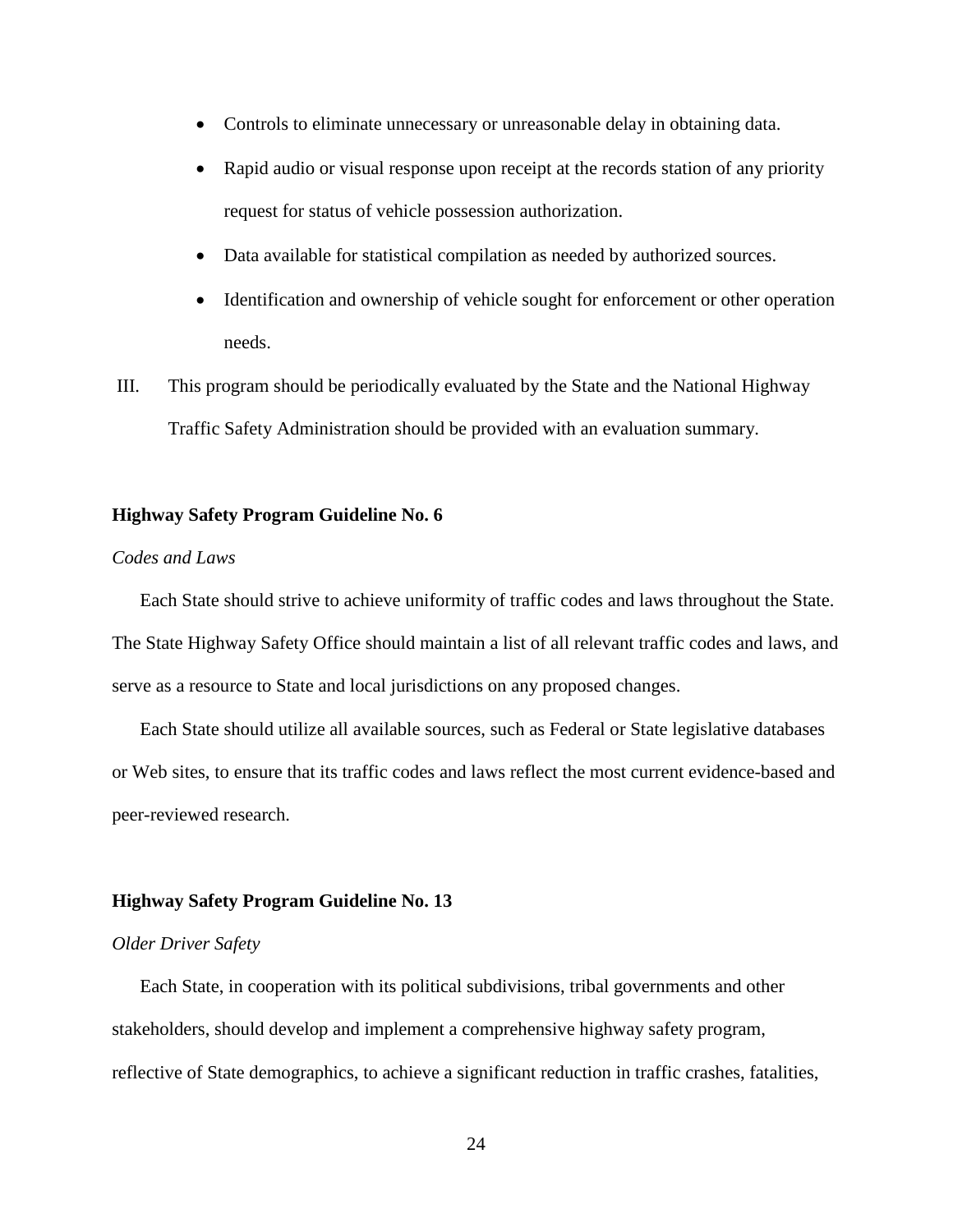and injuries on public roads. The highway safety program should include a comprehensive older driver safety program that aims to reduce older driver crashes, fatalities, and injuries. To maximize benefits, each State older driver safety program should address driver licensing and medical review of at-risk drivers, medical and law enforcement education, roadway design, and collaboration with social services and transportation services providers. This guideline recommends the key components of a State older driver safety program, and criteria that the program components should meet.

In this guideline, there are recommendations regarding specific partner groups. However, it is likely that there are other State, local, and non-government organizations that could help in achieving goals related to older driver safety because their missions are related to the safe mobility of older people. When older people can no longer drive safely, their mobility needs are often met by alternative means such as ride programs or transit services. Federal highway safety funds can be used for highway safety purposes—which might include programs to facilitate older persons' decisions about when to stop driving by increasing awareness of other transportation options. However, NHTSA funds cannot be used to provide services—such as transit services—whose primary purpose is not to improve highway safety. For details on recommended practices, see *Countermeasures that Work* at

[\(www.ghsa.org/html/publications/countermeasures.html\)](http://www.ghsa.org/html/publications/countermeasures.html).

#### I. PROGRAM MANAGEMENT

Each State should have centralized data analysis and program planning, implementation, and coordination to identify the nature and extent of its older driver safety problems, to establish goals and objectives for the State's older driver safety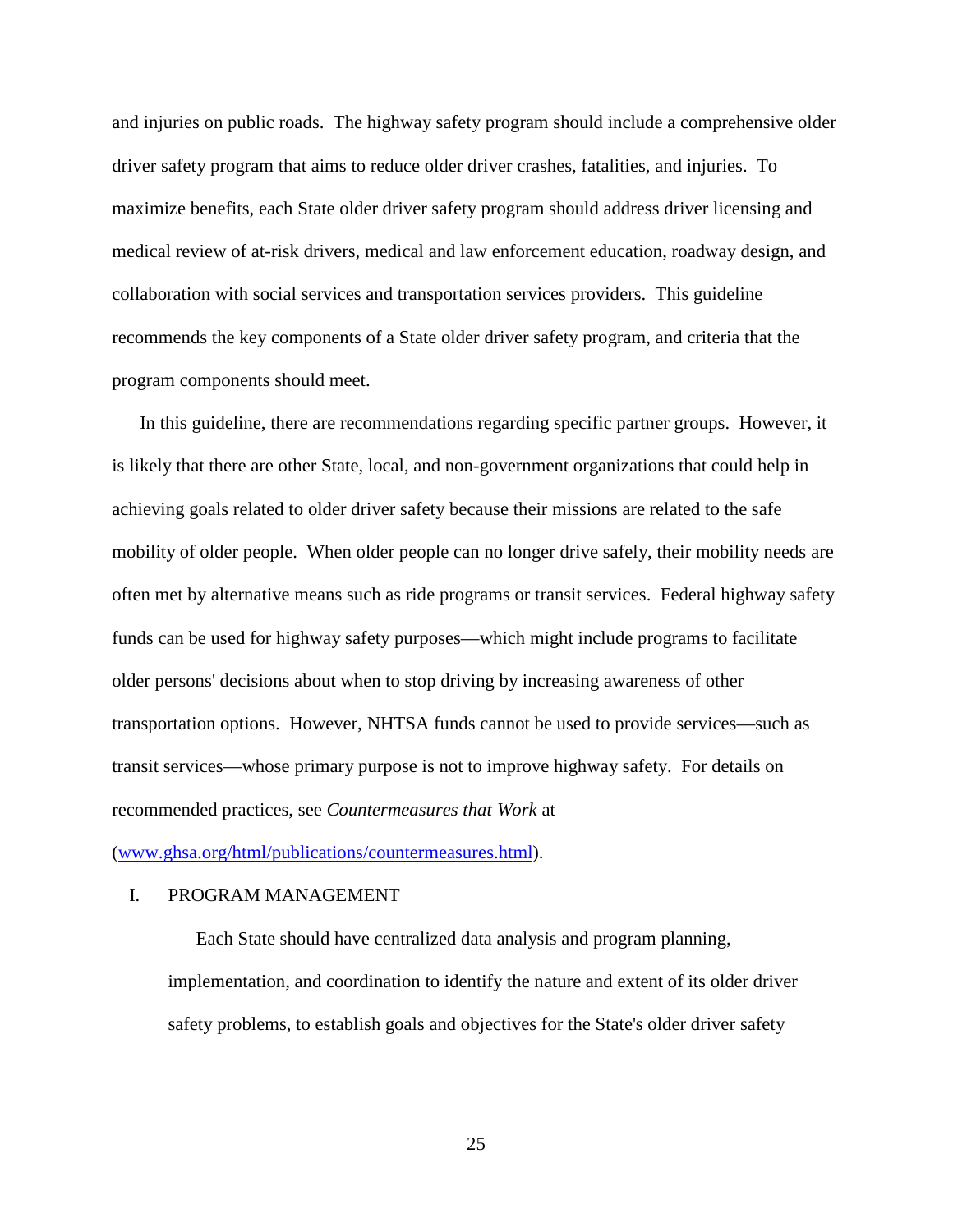program and to implement projects to reach the goals and objectives. State older driver programs should:

- Designate a lead organization for older driver safety;
- Develop resources;
- Collect and analyze data on older driver crashes, injuries, and fatalities;
- Identify and prioritize the State's older driver safety problems;
- Encourage and facilitate regular collaboration among agencies and organizations responsible for or impacted by older driver safety issues (e.g., Department of Transportation road and transit entities, State Unit on Aging, State Injury Prevention Director, State Office of EMS, Non-Governmental Organizations related to aging or aging-related diseases);
- Develop programs and specific projects to address identified problems;
- Coordinate older driver safety projects with other highway safety projects;
- Increase awareness of older driver transportation options, such as ride programs or transit services;
- Integrate older driver safety into the State strategic highway safety plans and other related activities, including impaired driving, occupant protection, and especially driver licensing programs; and
- Routinely evaluate older driver safety programs and services and use the results in program planning.

#### II. ROADWAY DESIGN FOR OLDER DRIVER SAFETY

Traffic engineering and roadway design can challenge or ease a driver's mobility in any community. It is possible and desirable to accommodate normal aging through the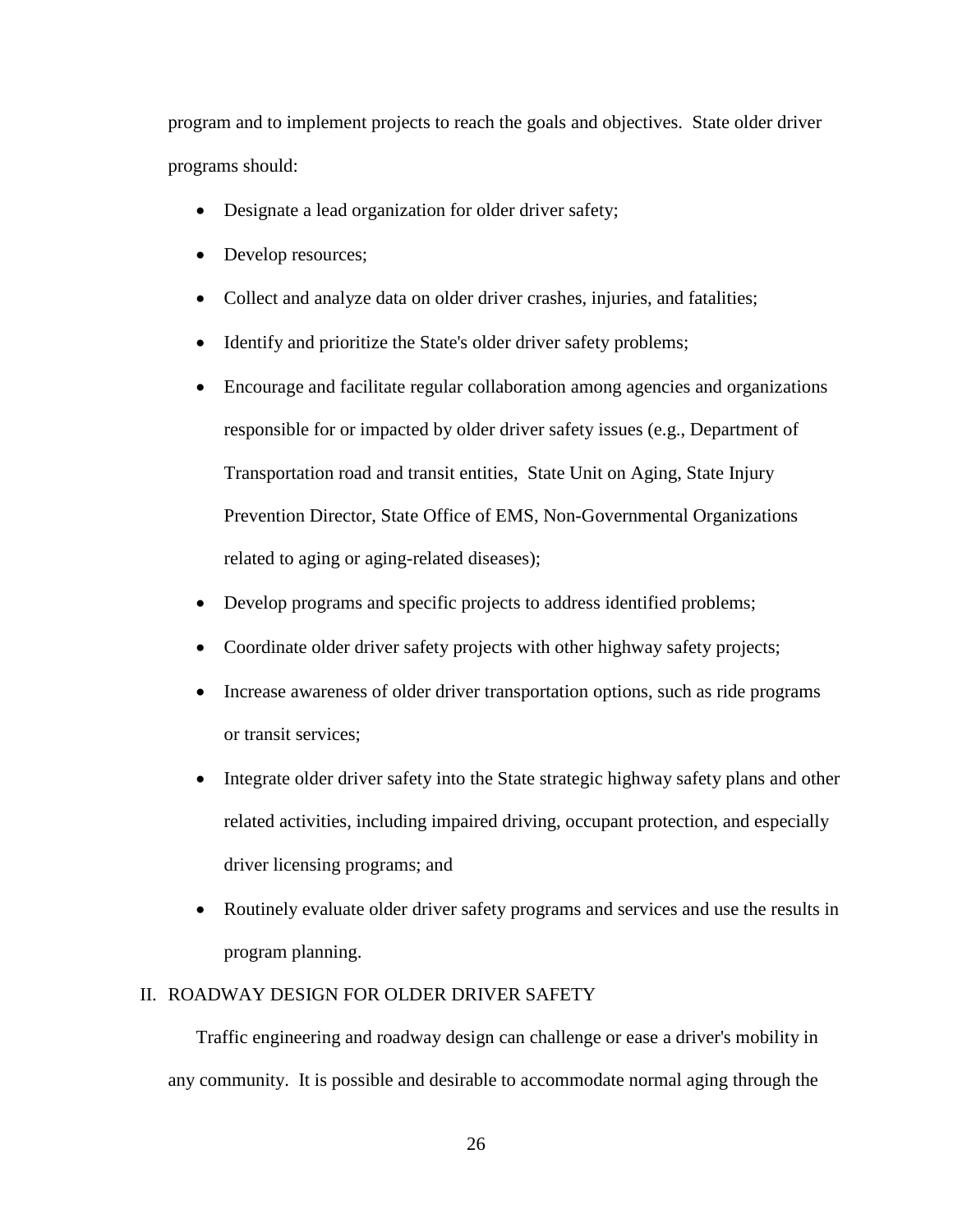application of design, operational, and traffic engineering countermeasures. The needs of older road users must be considered in new construction, as well as in spot improvements, to keep older drivers safe. The Federal Highway Administration (FHWA) has developed guidelines [\(http://safety.fhwa.dot.gov/older\\_users/\)](http://safety.fhwa.dot.gov/older_users/) for accommodating older road users, and the guidelines need to be implemented on State and local roadways. Each State also has a process by which it seeks user input for its Strategic Highway Safety Plans. It is reasonable for State DOTs to collaborate and seek partnerships and planning/funding through other sources, such as the Highway Safety Plans, which come from the Highway Safety Office, or from the State Units on Aging, though it should be noted that there are strict limits on how funding from these sources may be used.

State DOTs should:

- Consider Older Driver safety as an emphasis area in the Strategic Highway Safety Plan (SHSP) if data analysis identifies this as an area of concern;
- Develop and implement a plan for deploying the guidelines and recommendations to accommodate older drivers and pedestrians; and
- Develop and implement a communications and educational plan for assisting local entities in the deployment of the guidelines and recommendations to accommodate older drivers and pedestrians.

# III. DRIVER LICENSING

Driver licensing is a critical element in the oversight of public safety as it relates to older drivers. The driver licensing authority (DMV) can legally restrict or suspend an individual's license, and for that reason, it is the primary audience for these recommendations. It is important that DMVs continue to make individualized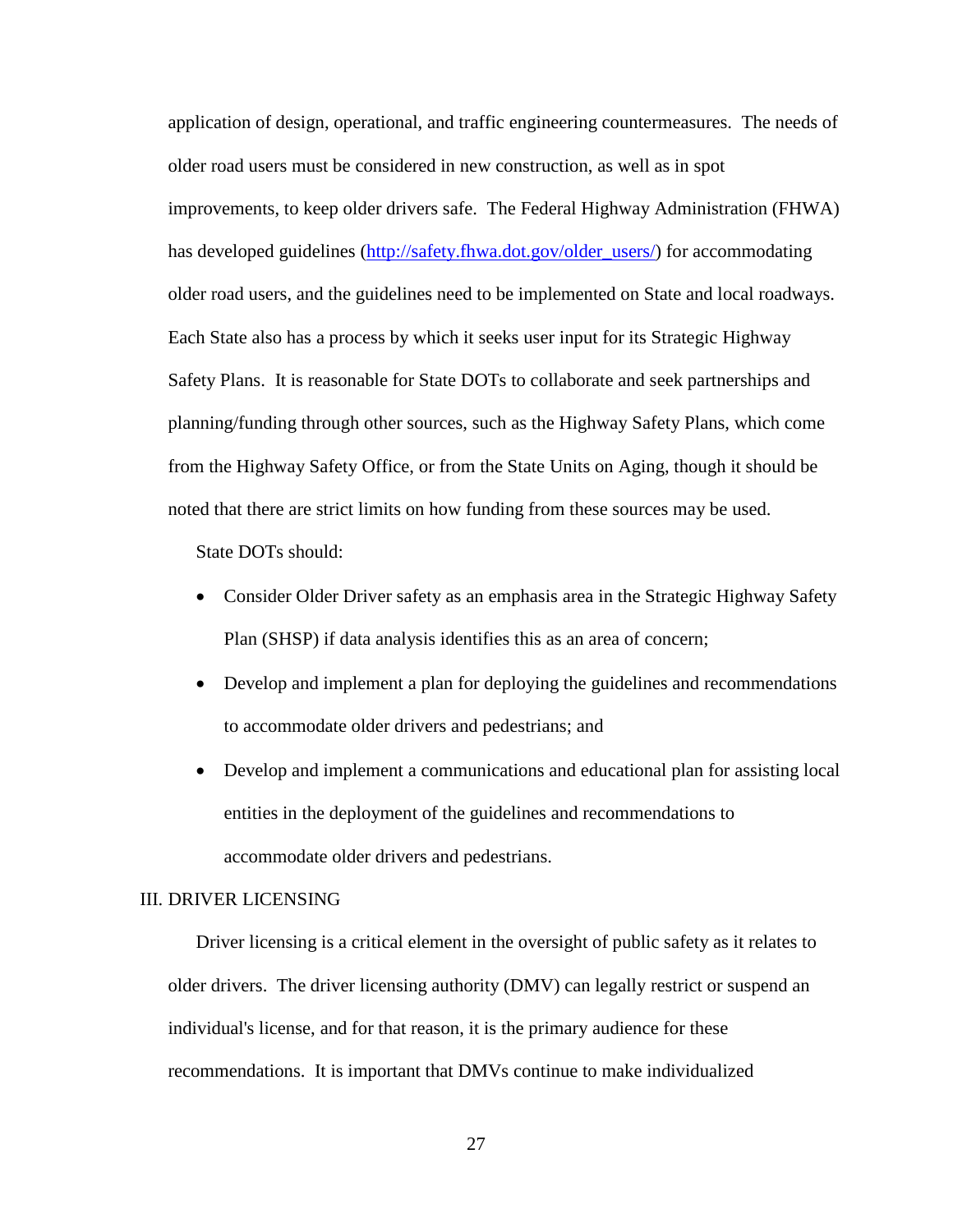determinations of fitness to drive – that is, determinations based on the review and assessment of individuals' capabilities to safely operate vehicles. However, it is reasonable for States to use age as a trigger for additional screening in execution of public safety roles and obligations. There are three areas within driver licensing that are important to driving safety: policies; practices; and, communications.

Recommended driver licensing policies that each State should implement to address older driver safety are:

- In-person renewal should be required of individual drivers over a specified age if the State determines through analysis of crash records that there is a problem with older driver crashes;
- Medical review policies should align with the Driver Fitness Medical Guidelines (Driver Fitness Medical Guidelines) published by NHTSA and the American Association of Motor Vehicle Administrators (AAMVA); and
- All medical and emergency medical service providers who provide a referral regarding a driver in good faith to the driver licensing authority should be provided immunity from civil, criminal, and administrative liability.

Recommended driver licensing practices that each State should implement to address older driver safety are:

- Consider licensing restrictions as a means of limiting the risks presented by individual drivers while allowing for the greatest autonomy possible;
- Establish a Medical Advisory Board (MAB), consisting of a range of medical professionals, to provide policy guidance to the driver licensing agency to implement;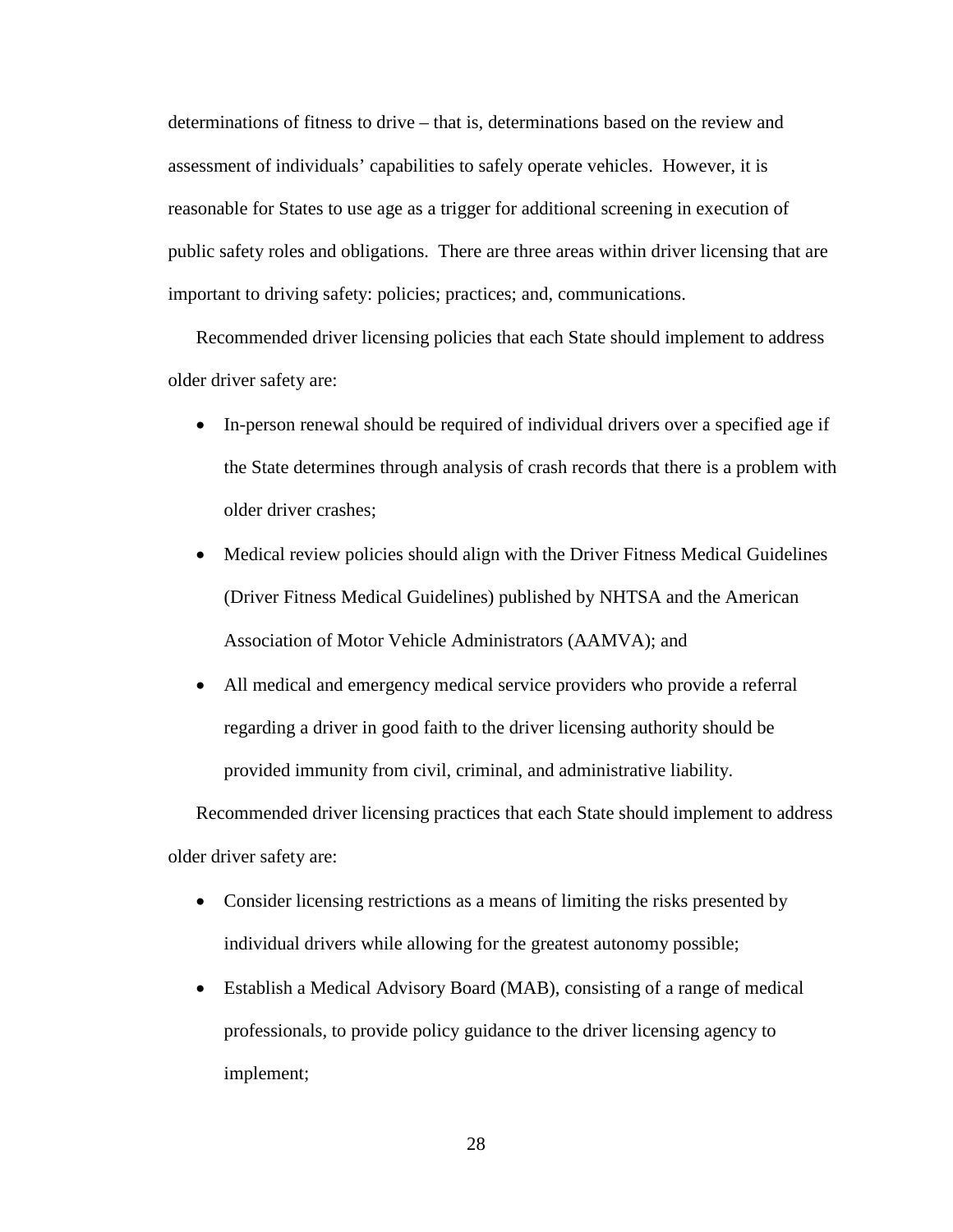- The medical review function of the DMV should include staff with medical expertise in the review of medically-referred drivers;
- The DMV should regularly conduct analyses and evaluation of the referrals that come through the medical review system to determine whether procedures are in place to appropriately detect and regulate at-risk drivers;
- Train DMV staff, including counter-staff, in the identification of medically at-risk drivers and the referral of those drivers for medical review; and
- Provide a simple, fast, and if possible, very low cost or free way for individuals to convert their driver licenses to identification cards. To be effective in identification of medically at-risk drivers, the State should

implement a communications program, through the DMV to:

- Make medical referral information and forms easy to find on the DMV Web site;
- Provide outreach to and training for medical providers (e.g., physicians, nurses, etc.) in making referrals of medically at-risk drivers and in finding resources on functional abilities and driving;
- Provide outreach to and training for law enforcement in successfully identifying medically at-risk drivers and in making referrals of medically at-risk drivers to the DMV; and
- Provide information on transportation options and community resources to drivers who are required to submit to medical review of their licenses.

# IV. MEDICAL PROVIDERS

State older driver safety programs rely on the identification of medically at-risk drivers by their medical providers, with the aim of limiting the impact of changes in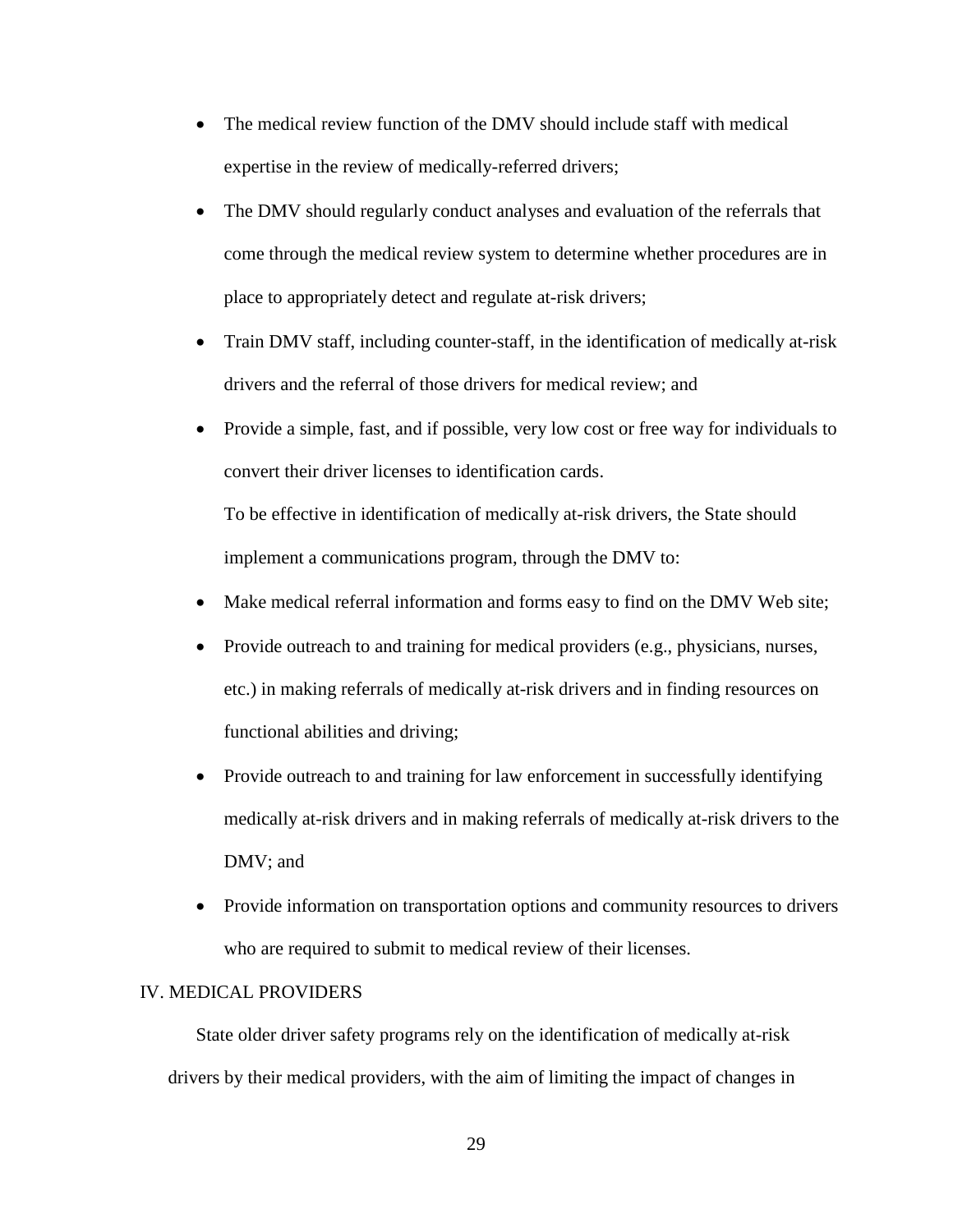functional abilities on the safe operation of a motor vehicle. Medical providers should know how to counsel the at-risk driver, and when confronted by a driver who refuses to heed advice to stop driving, to make a referral to the driver licensing authority. To facilitate this process, States should:

- Establish and implement a communications plan for reaching medical providers;
- Disseminate educational materials for medical providers. Providers should include physicians, nurses, occupational therapists, and other medical professionals who treat or deal with older people and/or their families;
- Facilitate the provision of Continuing Medical Education (CME) credits for medical providers in learning about driving safety; and
- Facilitate referrals of medically at-risk drivers to the driver licensing authority for review.

#### V. LAW ENFORCEMENT

Law Enforcement plays an important role in identifying at-risk drivers on the road. States should ensure that State and local older driver safety programs include a law enforcement component. Essential elements of the law enforcement component include:

- A communications plan for reaching law enforcement officers with information on medically at-risk drivers;
- Training and education for law enforcement officers that includes emphasis on "writing the citation" for older violators, identifying the medically at-risk driver, and making referrals of the medically at-risk driver to the driver licensing authority; and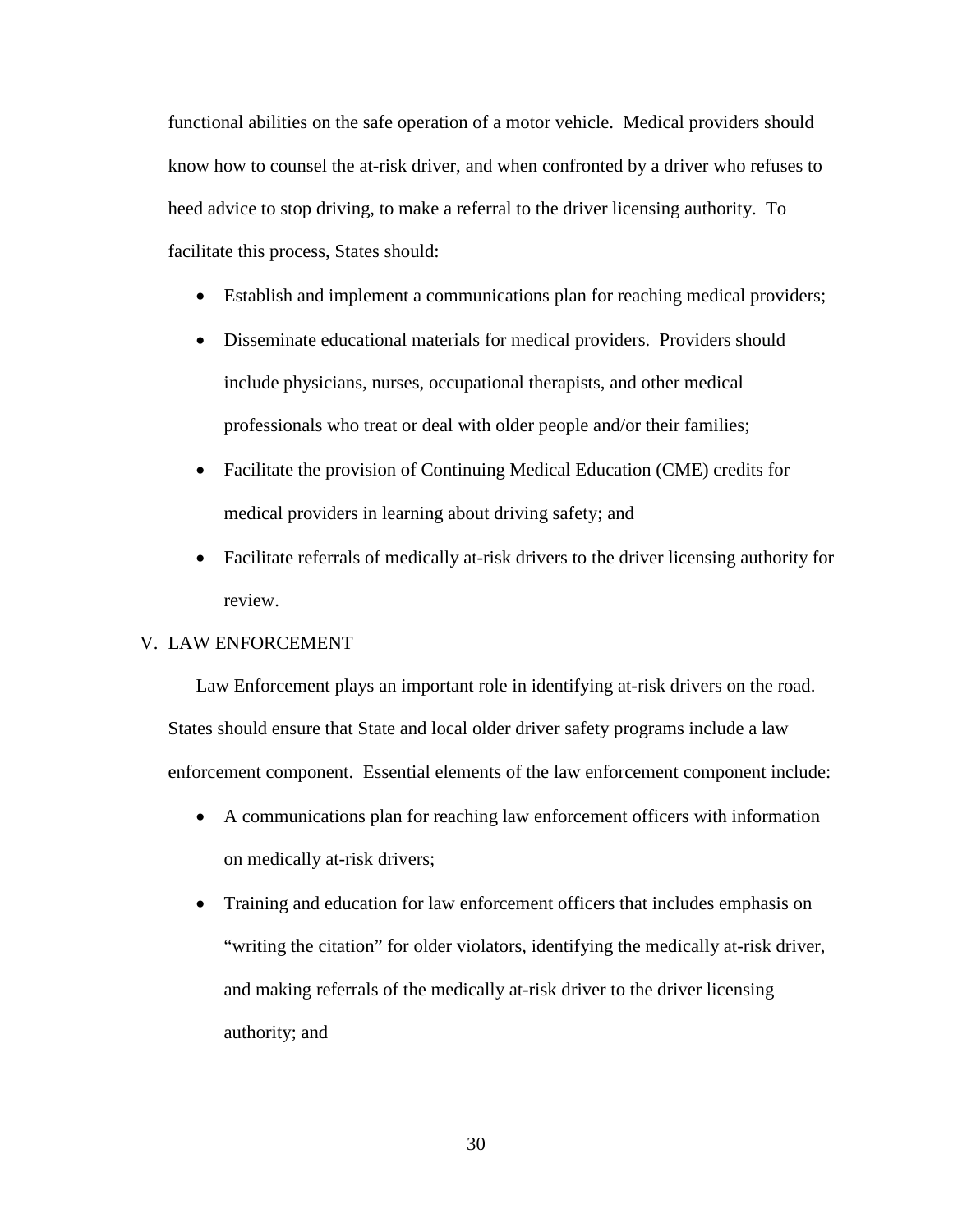• An easy way for law enforcement officers who are in the field to make referrals of medically at-risk drivers to the driver licensing authority.

#### VI. SOCIAL AND AGING SERVICES PROVIDERS

At the State-level, there are agencies that are responsible for coordinating aging services. These agencies should be collaborating with the State DOT-Transit offices in the planning for and provision of transportation services for older residents. State Highway Safety Offices should:

- Collaborate with State Units on Aging and other social services providers on providing support related to older drivers who are transitioning from driving;
- Collaborate with State DOT-Transit offices and local planning organizations to provide information at the local level on how individuals can access transportation services for older people; and
- Develop joint communications strategies and messages related to driver transitioning.
- States are encouraged to review and use strategies outlined in *Countermeasures That Work*.

#### VII. COMMUNICATION PROGRAM

States should develop and implement communication strategies directed at specific highrisk populations as identified by crash and population-based data. States should consider a range of audiences, including families and friends of at-risk drivers. Communications should highlight and support specific policies and programs underway in the States and communities. The programs and materials should be culturally-relevant, multi-lingual as necessary, and appropriate to the target audience. To achieve this, States should: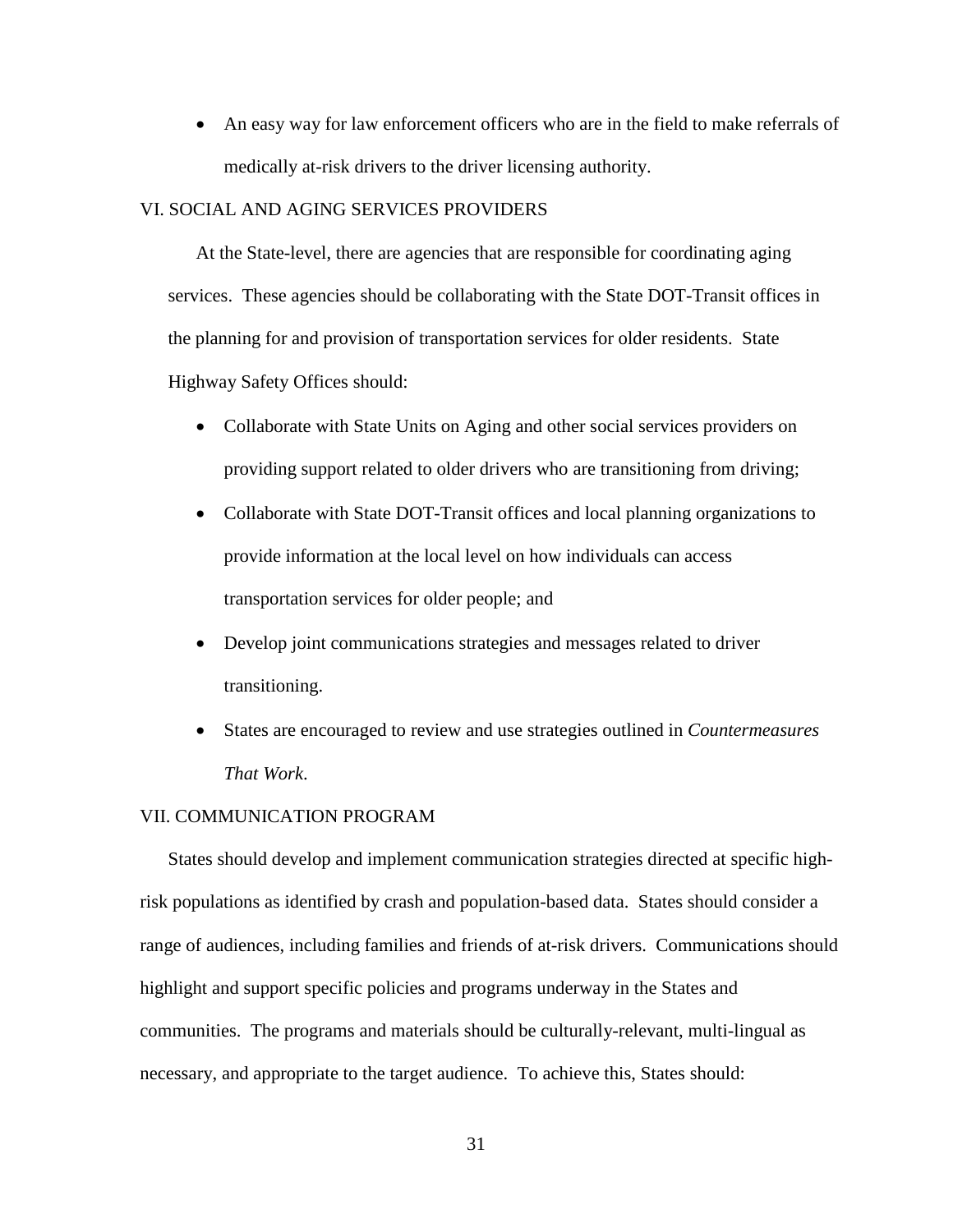- Establish a working group of State and local agencies and organizations that have an interest in older driver safety and mobility with the goal of developing common message themes; and
- Focus the communication efforts on the support of the overall policy and program.

## VIII. PROGRAM EVALUATION AND DATA

Both problem identification and continual evaluation require effective record-keeping by State and local governments. The State should identify the frequency and types of older driver crashes. After problem identification is complete, the State can identify appropriate countermeasures. The State can promote effective evaluation by:

- Supporting detailed analyses of police accident reports involving older drivers;
- Encouraging, supporting, and training localities in process, impact, and outcome evaluation of local programs;
- Conducting and publicizing statewide surveys of public knowledge and attitudes about older driver safety;
- Evaluating the effectiveness of educational programs by measuring behavior and attitude changes;
- Evaluating the use of program resources and the effectiveness of existing countermeasures for the general public and high-risk populations;
- Ensuring that evaluation results are used to identify problems, plan new programs, and improve existing programs; and
- Maintaining awareness of trends in older driver crashes at the national level and how this might influence activities statewide.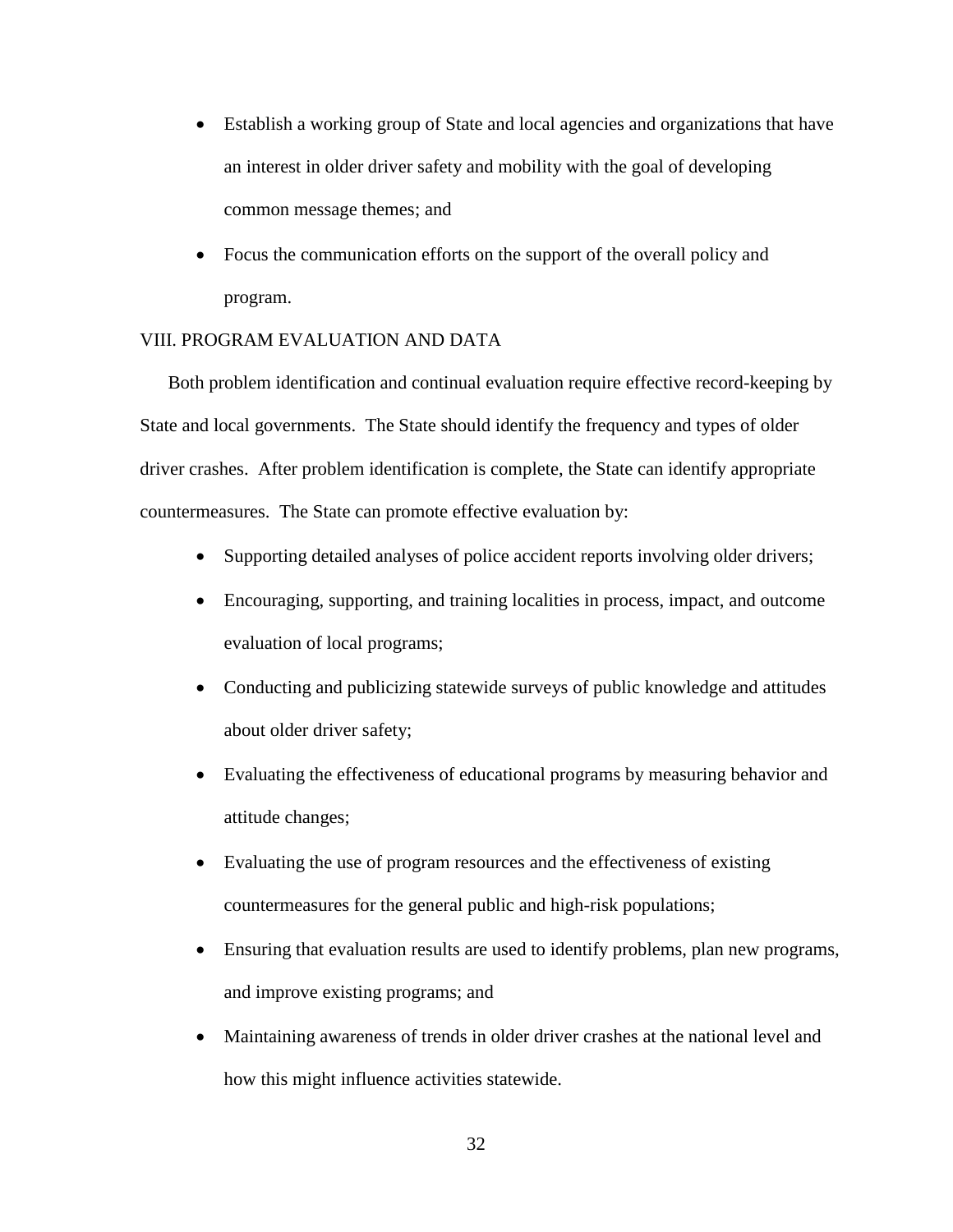## *Management of Highway Incidents*

Each State in cooperation with its political subdivisions should have a program which provides for rapid, orderly, and safe removal from the roadway of wreckage, spillage, and debris resulting from motor vehicle accidents, and for otherwise reducing the likelihood of secondary and chain-reaction collisions, and conditions hazardous to the public health and safety.

- I. The program should provide at a minimum that:
	- A. Traffic Incident Management programs are effective and understood by emergency first responders.
	- B. Operational procedures are established and implemented to:
		- 1. Define responsibilities of all first responders and classify all rescue and salvage responders and equipment;
		- 2. Enable rescue and salvage equipment personnel to get to the scene of accidents rapidly and to operate effectively and safely on arrival
			- a. On heavily traveled freeways and other limited access roads;
			- b. In other types of locations where wreckage or spillage of hazardous materials on or adjacent to highways endangers the public health and safety;
		- 3. Extricate trapped persons from wreckage with reasonable care- to avoid injury or aggravating existing injuries;
		- 4. Warn approaching drivers and detour them with reasonable care past hazardous wreckage or spillage;
		- 5. Ensure safe handling of spillage or potential spillage of materials that are —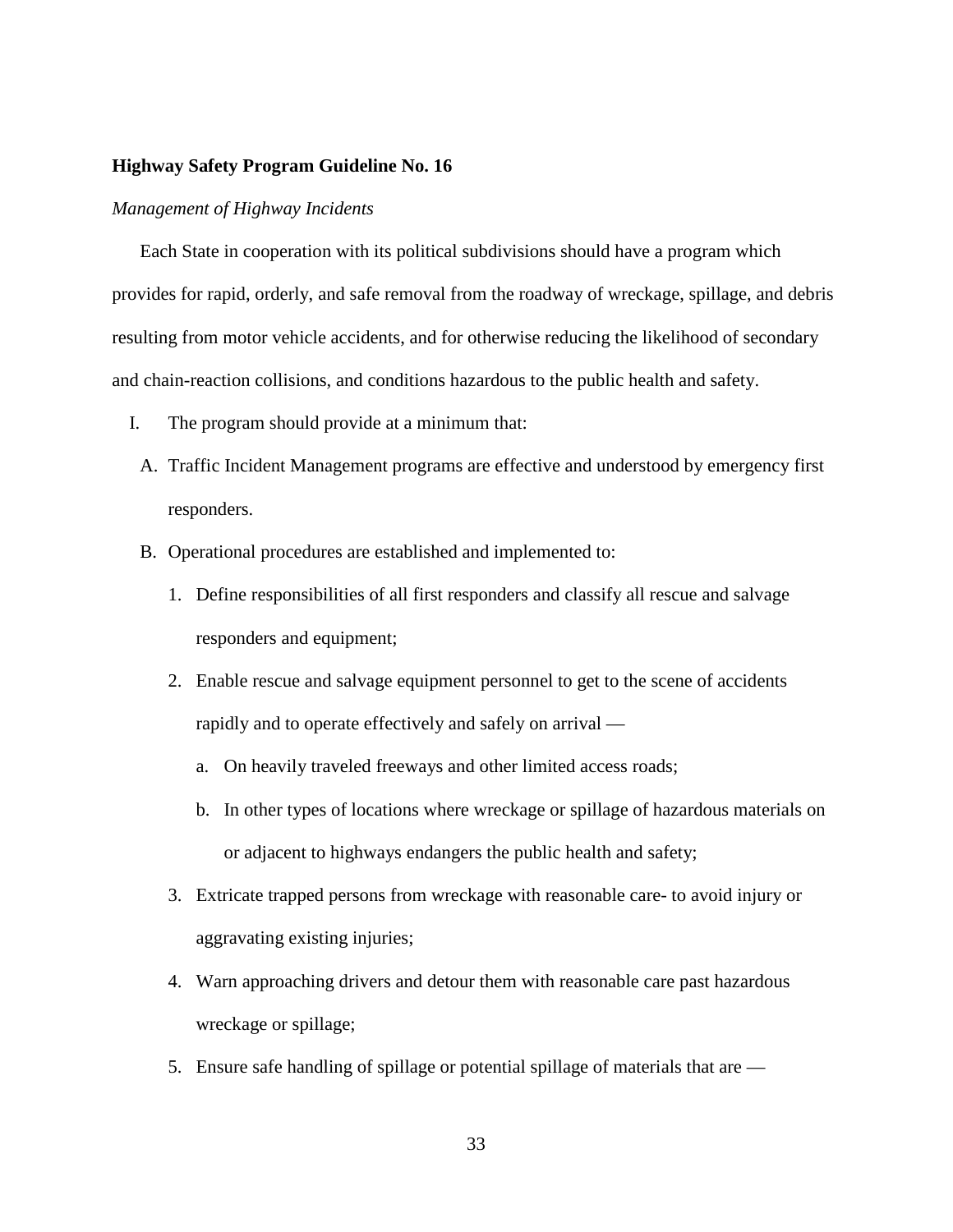- a. Radioactive
- b. Flammable
- c. Poisonous
- d. Explosive
- e. Otherwise hazardous; and
- 6. Expeditiously remove wreckage or spillage from roadways or otherwise ensure the resumption of safe, orderly traffic flow.
- C. All rescue and salvage personnel are properly trained and retrained in the latest accident cleanup techniques.
- D. An interoperable communications system is provided, adequately equipped and manned to provide coordinated efforts in incident detection and the notification, dispatch, and response of appropriate services.
- II. The program should be periodically evaluated by the State to ensure adherence to the principles and concepts of the National Incident Management System using the Federal Highway Administration's Traffic Incident Management State Self-Assessment [\(http://ops.fhwa.dot.gov/eto\\_tim\\_pse/preparedness/tim/self.htm\)](http://ops.fhwa.dot.gov/eto_tim_pse/preparedness/tim/self.htm). The National Highway Traffic Safety Administration should be provided with an evaluation summary.

*Motor Vehicle Crash Investigation and Incident Reporting (Formerly Accident Investigation and Reporting)*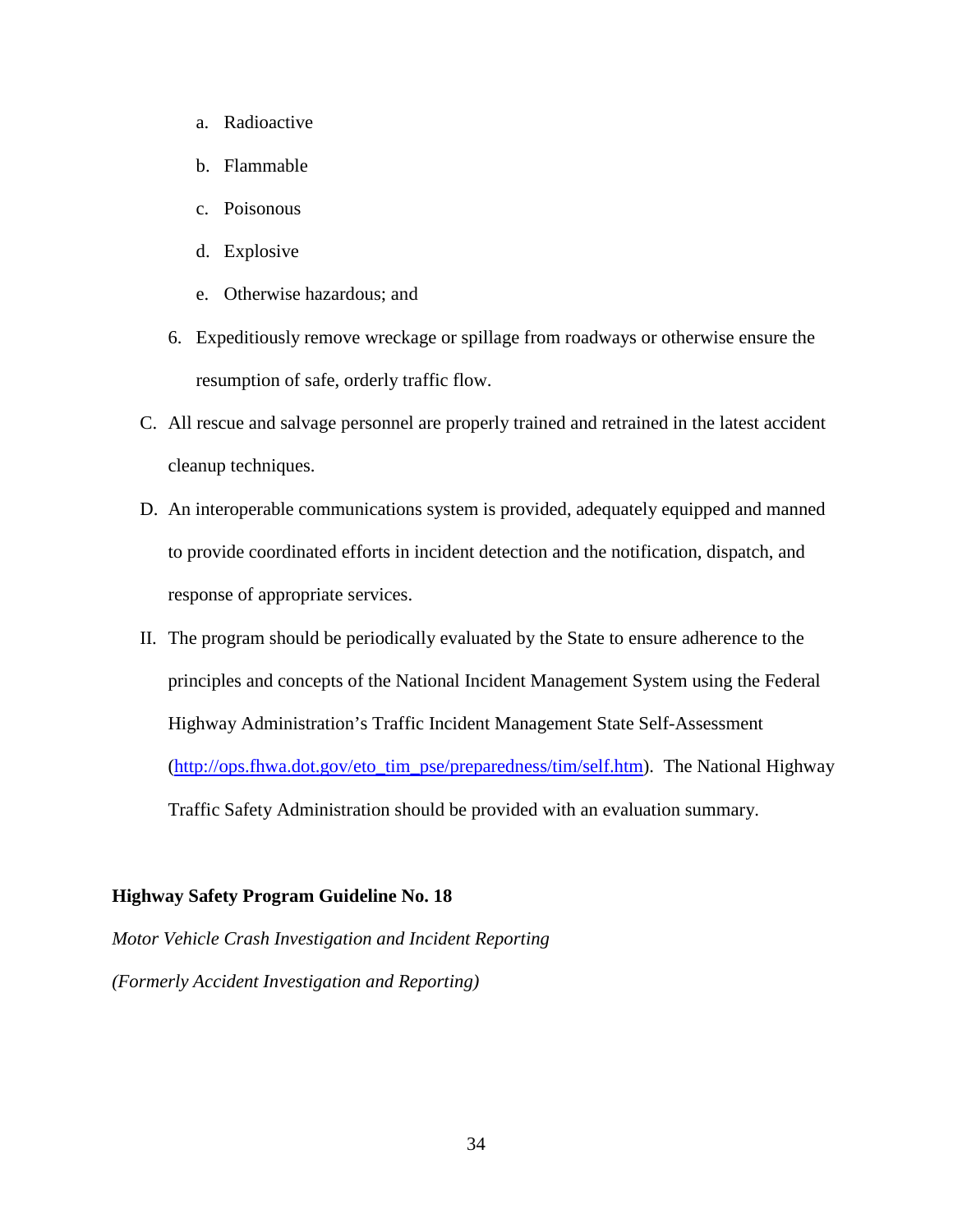Each State should have a highway safety program for the investigation and reporting of all motor vehicle crashes and incidents, and the associated deaths, injuries and reportable property damage that occur within the State.

- I. A uniform, comprehensive crash investigation and incident reporting program would provide for gathering information—who, what, when, where, why, and how—on all motor vehicle crashes and incidents, and the associated deaths, injuries, and property damage within the State and entering the information into the traffic records system for use in planning, evaluating, and furthering highway safety program goals.
- II. For the purpose of this guideline, the definitions adhere to D16.1–2007, the Manual on Classification of Motor Vehicle Traffic Accidents
- III. (http://downloads.nsc.org/pdf/ D16.1\_Classification\_Manual.pdf).
- IV. A model crash investigation and incident reporting program would be structured as follows:
	- A. Administration
		- 1. There should be a State agency having primary responsibility for the collection, storing, processing, administration and supervision of crash investigation and incident reporting information and for providing this information upon request to other user agencies.
		- 2. At all levels of government, there should be adequate staffing (not necessarily limited to law enforcement officers) with the knowledge, skills and ability to conduct crash investigations and incident reporting and to process the collected information.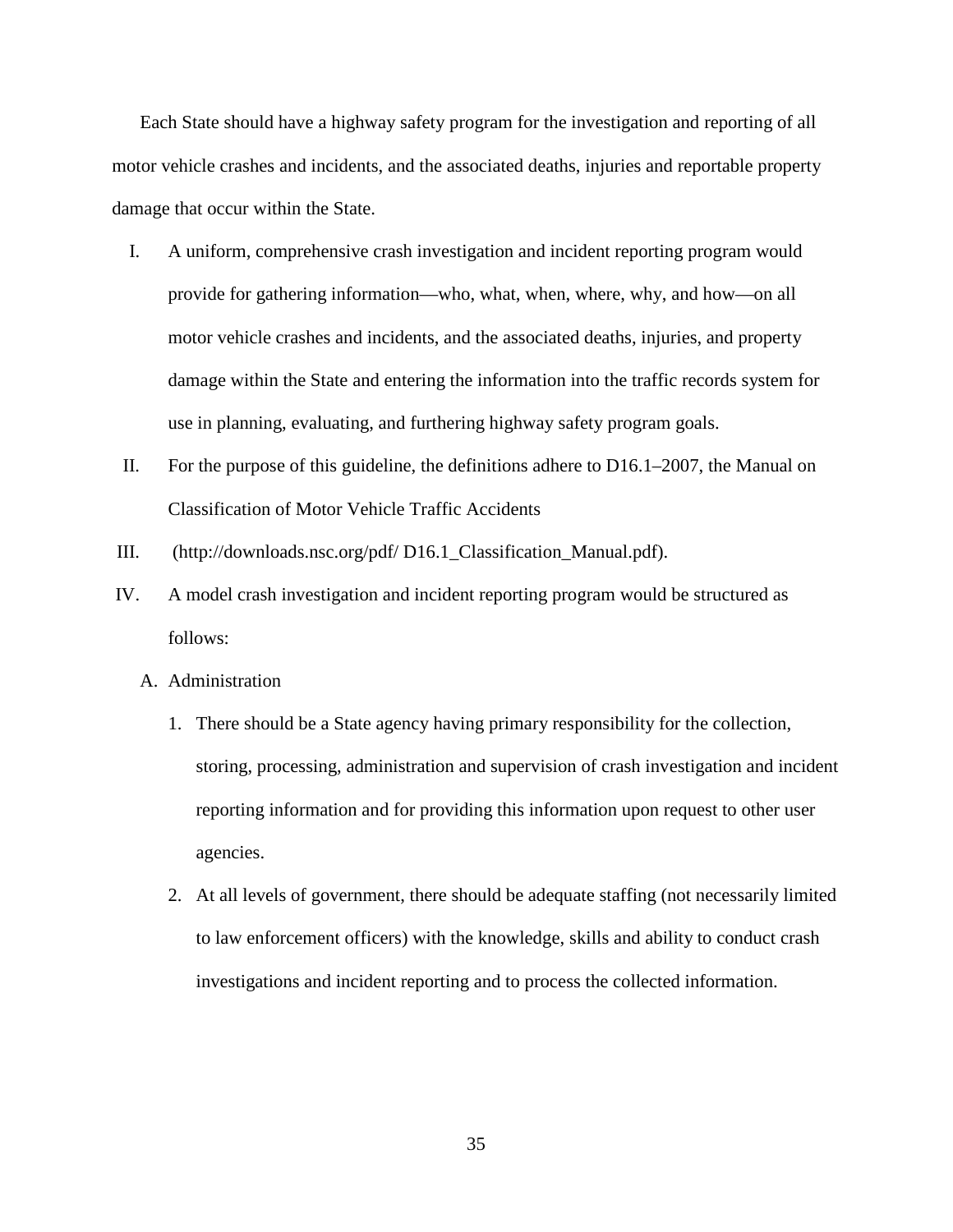- 3. Procedures should be established to assure coordination, cooperation, and exchange of information among local, State, and Federal agencies having responsibility for the investigation of motor vehicle crashes and incidents, and processing of collected data.
- 4. Each State should establish procedures for entering crash investigation and incident information into the statewide traffic records system (established pursuant to Highway Safety Program Guideline No. 10 Traffic Records) and for assuring uniformity and compatibility of this data with the requirements of the system, including at a minimum:
	- a. Use of uniform definitions and classifications as denoted in the Model Minimum Uniform Crash Criteria Guideline (MMUCC) [\(http://www.mmucc.us\)](http://www.mmucc.us/); and

b. A guideline format for input of data into a statewide traffic records system.

- B. Crash investigation and incident reporting. Each State should establish procedures that require the reporting of motor vehicle crashes and incidents to the responsible State agency within a reasonable time after the occurrence.
- C. Driver reports
	- 1. In motor vehicle crashes involving only property damage, and where the motor vehicle can be safely driven away from the scene, the drivers of the motor vehicles involved should be required to submit a written report consistent with State reporting requirements, to the responsible State agency. A motor vehicle should be considered capable of being normally and safely driven if it does not require towing and can be operated under its own power, in its customary manner, without further damage or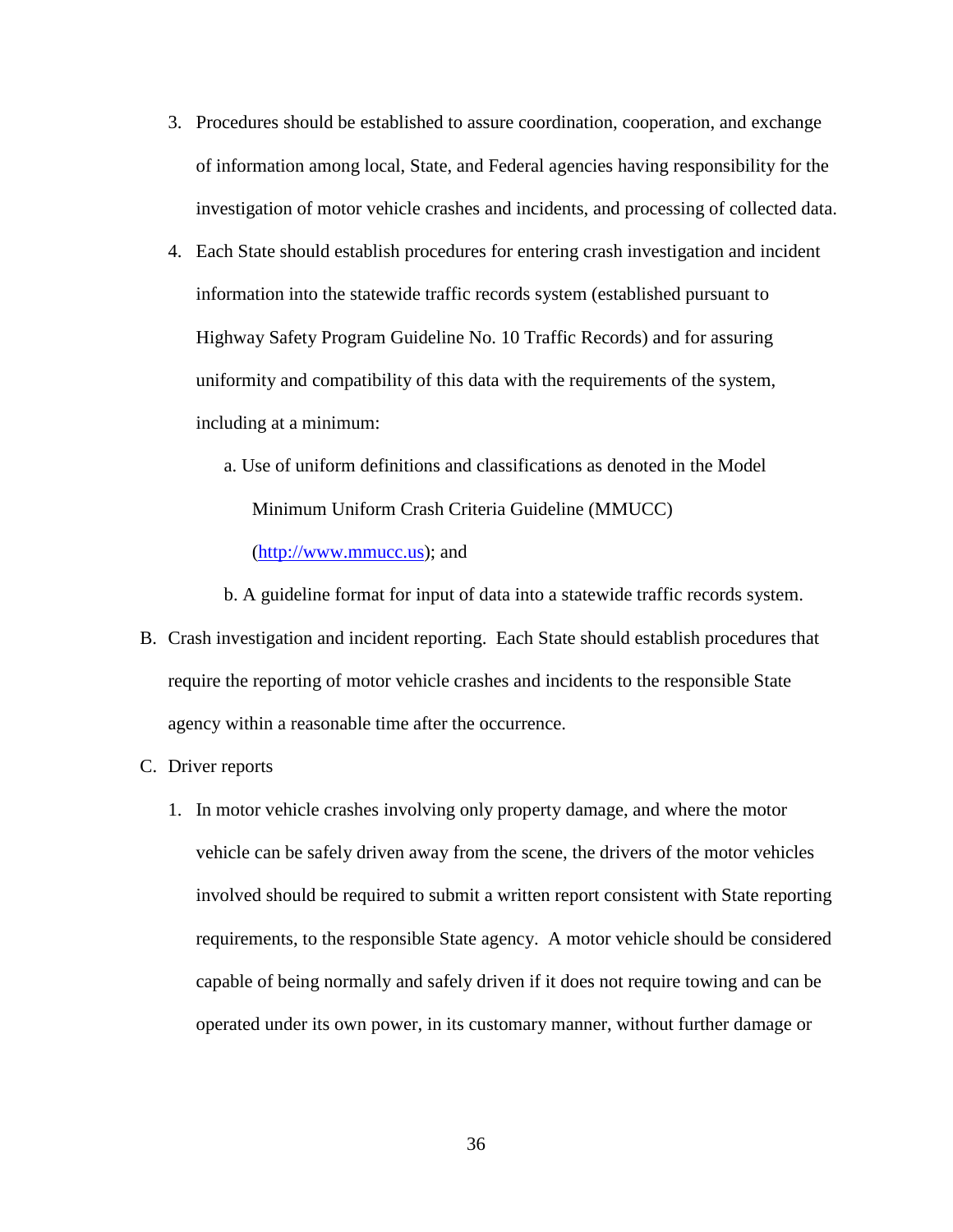hazard to itself, other traffic elements, or the roadway. Each driver report should include, at a minimum, the following information relating to the crash:

- a. Location
- b. Date
- c. Time
- d. Identification of drivers
- e. Identification of the owner
- f. Identification of any pedestrians, passengers, and pedal-cyclists
- g. Identification of the motor vehicles
- h. Direction of travel of each motor vehicle involved
- i. Other property involved
- j. Environmental conditions existing at the time of the accident
- k. A narrative description of the events and circumstances leading up to the time of the crash and immediately after the crash.
- 2. In all other motor vehicle crashes or incidents, the drivers of the motor vehicles involved should be required to immediately notify and report the motor vehicle crash or incident to the nearest law enforcement agency of the jurisdiction in which the motor vehicle crash or incident occurred. This includes, but is not limited to, motor vehicle crashes or incidents involving:
	- a. Fatal or nonfatal personal injury or
	- b. Damage to the extent that any motor vehicle involved cannot be driven under its own power, and therefore requires towing.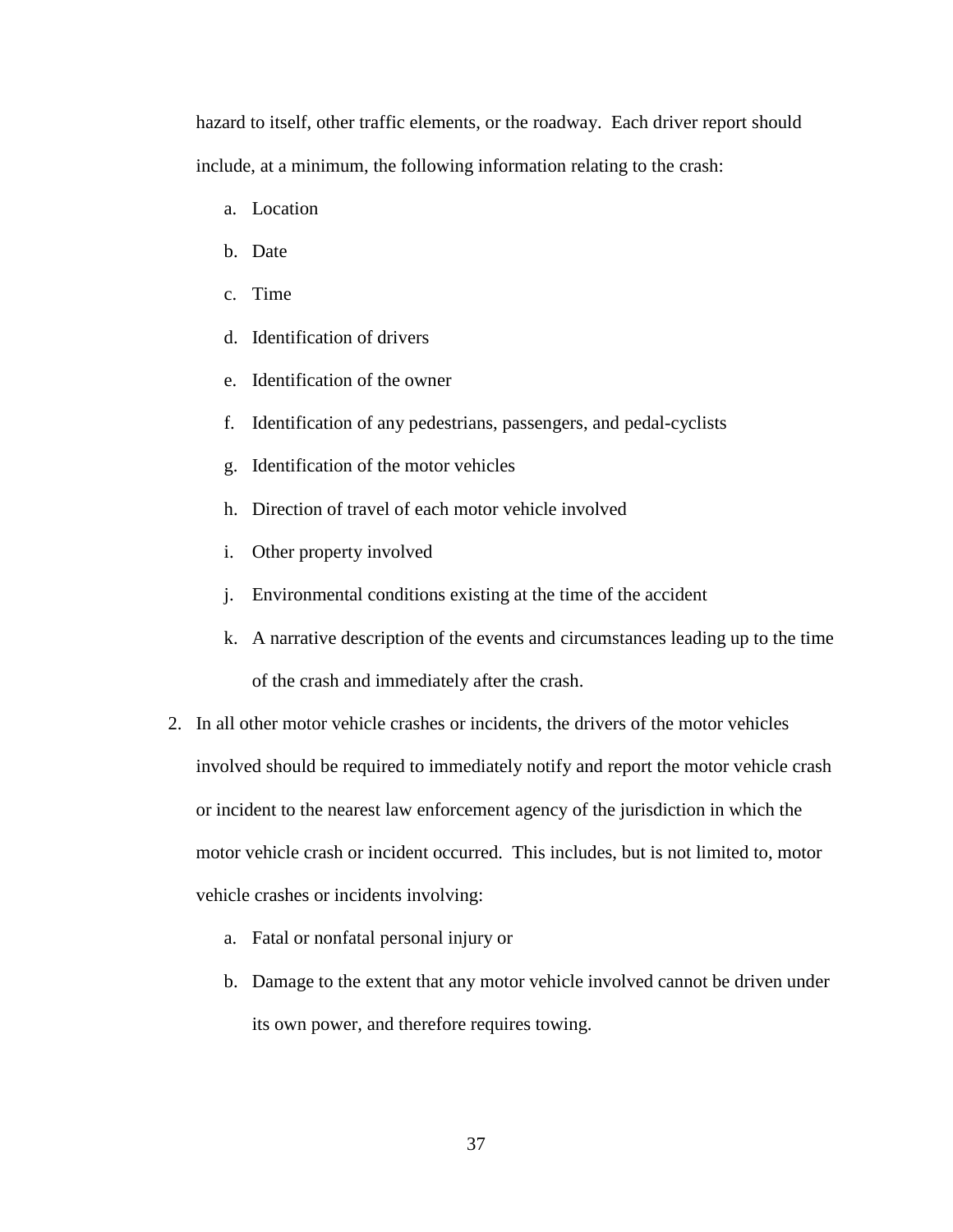- D. Motor vehicle crash investigation and incident reporting. Each State should establish a plan for motor vehicle crash investigation and incident reporting that meets the following criteria:
	- 1. A law enforcement agency investigation should be conducted of all motor vehicle crashes and incidents identified in section III.C.2 of this guideline. Information collected should be consistent with the law enforcement mission of detecting and apprehending violators of any criminal or traffic statute, regulation or ordinance, and should include, as a minimum, the following:
		- a. Violation(s), if any occurred, cited by section and subsection, numbers and titles of the State code, that contributed to the motor vehicle crash or incident or for which the driver was arrested or cited.
		- b. Information supporting each of the elements of the offenses for which the driver was arrested or cited.
		- c. Information (collected in accordance with the program established under Highway Safety Program Guideline No. 15, Traffic Law Enforcement Services), relating to human, vehicular, and roadway factors causing individual motor vehicle crashes and incidents, injuries, and deaths, including failure to use seat belts.
	- 2. Multidisciplinary motor vehicle crash investigation teams should be established, with representatives from appropriate interest areas, such as law enforcement, prosecutorial, traffic, highway and automotive engineering, medical, behavioral, and social sciences. Data gathered by each member of the investigation team should be consistent with the mission of the member's agency, and should be for the purpose of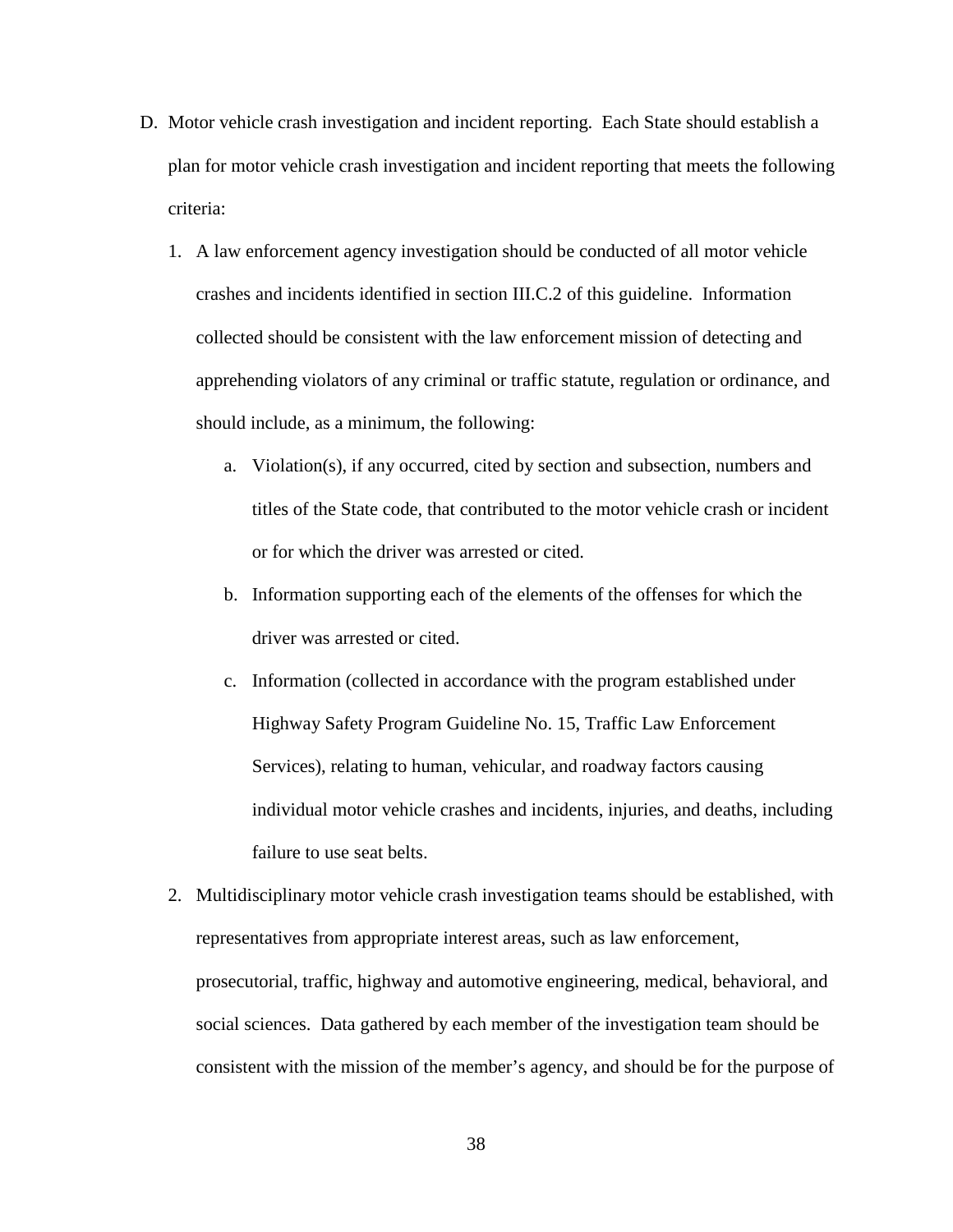determining the causes of motor vehicle crashes, injuries, and deaths. These teams should conduct investigations of an appropriate sampling of motor vehicle crashes in which there were one or more of the following conditions:

- a. Locations that have a similarity of design, traffic engineering characteristics, or environmental conditions, or that have a significantly large or disproportionate number of crashes.
- b. Motor vehicles or motor vehicle parts that are involved in a significantly large or disproportionate number of motor vehicle crashes, or fatal or injury producing crashes or incidents.
- c. Drivers, pedestrians, and motor vehicle occupants of a particular age, sex, or other grouping, who are involved in a significantly large or disproportionate number of fatal or injury producing motor vehicle crashes or incidents.
- d. Motor vehicle crashes in which the causation or the resulting injuries and property damage are not readily explainable in terms of conditions or circumstances that prevailed.
- e. Other factors that concern State and national emphasis programs.